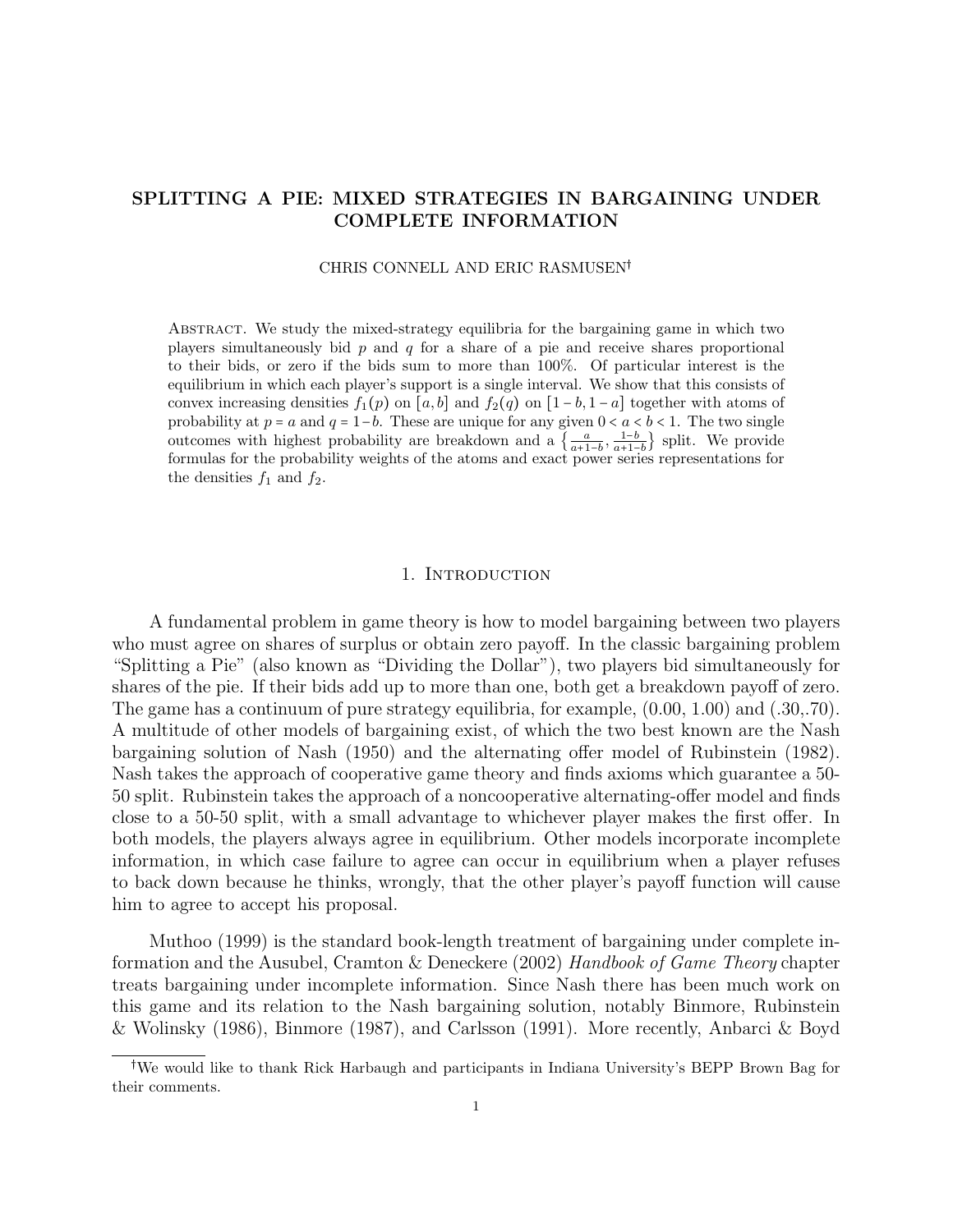(2011) relate the game to cooperative game theory more broadly and Bastianello & LiCalzi (2019) use a different axiomatic approach generalizing Nash by the introduction of a hypothetical mediator and probabilistic acceptances. Andersson, Argenton & Weibull (2018) continue with the idea of using a different kind of uncertainty than incomplete information, and a number of authors have further explored Rubinstein's 1982 model of offers over time under complete information— see Britz, Herings & Predtetchinski (2010), Kawamori (2014), and Friedenburg (2019).

In this paper we return to the classic "Splitting a Pie" and investigate its mixed-strategy equilibria. Although examples of mixed-strategy equilibria appear as early as Roth (1985), they do not seem to have been studied systematically until Malueg (2010), who showed that a huge variety exist. In particular, he showed that for any "balanced" pair of supports, such that for each bid in a player's support there is a bid in the other player's support that sums to one, there exists an equilibrium. He does this for general utility functions and general sharing rules for what happens if the two players' bids add up to less than 1.

The easiest sharing rule is the "take what you bid" rule used in the "Nash Demand Game" of Nash (1953): if the bids are .20 and .30, Player 1 receives 20%, Player 2 receives 30%, and the other 50% is abandoned. Nash himself used the "split the difference" sharing rule that if the bids were .20 and .30, the shares would be  $45\%$  (= .2 + .5/2) and  $55\%$  (=  $.3+ .5/2$ ).

We believe the most natural specification is proportional sharing (also called "the Tullock rule"): if the bids are .20 and .30, the shares are  $40\%$  (= .2/(.2+.3)) and 60% (=  $.3/(.2+.3)$ . Proportional sharing is suitable if the model is to be a metaphor for players deciding how "tough" to be in negotiations. If both choose to be too tough, they fail to reach agreement, which is represented by complete breakdown and payoffs of zero. If they are less tough, it is their relative toughness that matters, and they split the pie in proportion to toughness. Proportional sharing has desirable properties that "take what you bid" lacks: (a) if agreement is reached, one player's share is greater if the other player is less tough, and (b) if the players come to an agreement, they share the entire pie rather than leaving some to waste.

Other sharing rules such as "split the difference" also satisfy (a) and (b), and since "toughness" is an artificial construct without natural units, the differences between sharing rules that do allocate the entire pie upon agreement with interaction between the players' shares are less important. Of course, all these sharing rules maintain the assumption that there is a discontinuity when bids sum to more than 1, in which case bargaining breaks down and both players receive zero. That assumption is what prevents the players from each bidding an infinite amount; in the bargaining game, unlike, for example, rentseeking, bidding higher is costless in terms of effort or expenditure, so there needs to be some reason why bidding higher is not always better.

Unfortunately, under proportional sharing the mathematics is difficult because a player's share depends not just on his own bid but on the other player's. Nonetheless, Malueg (2010)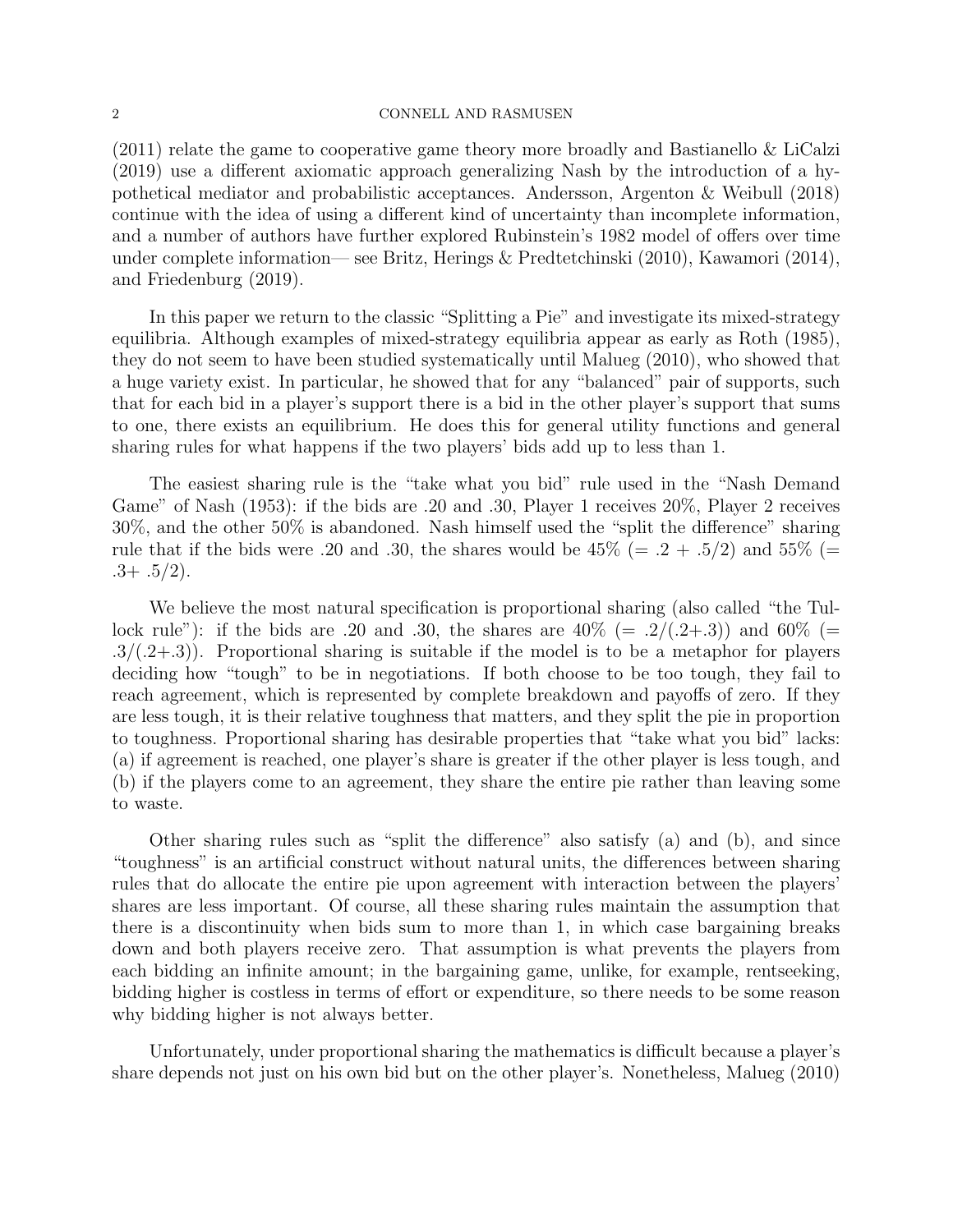proved existence for general sharing rules, though he restricted himself to rules like "take what you bid" for uniqueness and describing the equilibrium.

We focus on the proportional sharing rule, and we completely characterize a particularly interesting class of equilibria from an economic point of view, the "interval equilibria," in which each player mixes over a single interval. An example is the symmetric equilibrium in which both players mix over  $[0.30, 0.70]$ . We show that there is a unique mixing distribution for this support, consisting of a probability atom at .30 and a convexly increasing density over (.30, .70]. The resulting combination of a modal 50-50 split, occasional breakdown, and a large range of other possible shares is consistent with real-world behavior. As we will see, there are also asymmetric interval equilibria.

Section [2](#page-2-0) lays out the model and discusses two simple approaches to mixed-strategy equilibria: the Hawk-Dove equilibria in which each player mixes over two bids, and interval equilibria in the "Nash Demand Game." Section [3](#page-6-0) analyzes interval equilibria for the game with proportional sharing. We first characterize interval equilibria, both symmetric and asymmetric, using a relatively nontechnical approach that provides intuition (Proposition [1\)](#page-6-1). We turn to a more technical methodology to prove uniqueness and derive the exact atom size and density function (Proposition [2\)](#page-12-0).

## 2. The Model and Two Easy Special Cases

<span id="page-2-0"></span>Players 1 and 2 simultaneously choose bids p and q in the interval [0, 1]. If their bids add up to more than 100%, then we say breakdown occurs, and both get zero. Otherwise, they split a pie of size 1 according to a sharing rule  $\{v_1, v_2\}$ . Thus, Player i's payoff function is (for  $i = 1, 2$ )

$$
u_i(p,q) = \begin{cases} v_i(p,q) & \text{if } p+q \leq 1 \\ 0 & \text{otherwise} \end{cases}.
$$

Throughout this paper we assume that the players' strategies are Borel probability measures  $(\mu_1, \mu_2)$  $(\mu_1, \mu_2)$  $(\mu_1, \mu_2)$  with supports  $(A, B)$  with A and B subsets of  $[0, 1]$ .<sup>1</sup> Thus, the expected payoff for player  $i = 1, 2$  is:

$$
\pi_i(\mu_1,\mu_2)=\int_{[0,1]\times[0,1]} u_i(p,q) d\mu_1(p) d\mu_2(q).
$$

At equilibrium measures  $(\mu_1, \mu_2)$ , the expected payoff of player i will be equal to his expected payoff when  $\mu_i$  is replaced by a single atom in the support of  $\mu_i$ , so one can solve for his equilibrium measure by requiring a constant payoff across the pure strategies he mixes among. When either  $\mu_1$  or  $\mu_2$  is an atom at a point in [0, 1] and the other measure

<span id="page-2-1"></span><sup>&</sup>lt;sup>1</sup>For a nonnegative Borel measure  $\mu$ , its support supp( $\mu$ ) is defined to be the smallest closed set whose complement has 0  $\mu$ -measure, i.e. supp $(\mu)$  =  $\bigcap$  $\{K=\overline{K}:\mu(K^c)=0\}$ K. For a general signed measure  $\mu$  its support is

 $\text{supp}(\mu^+)$  Usupp $(\mu_-)$  where  $\mu = \mu_+ - \mu_-$  for the unique nonnegative measures  $\mu_+$  and  $\mu_-$  given by the Hahn decomposition theorem.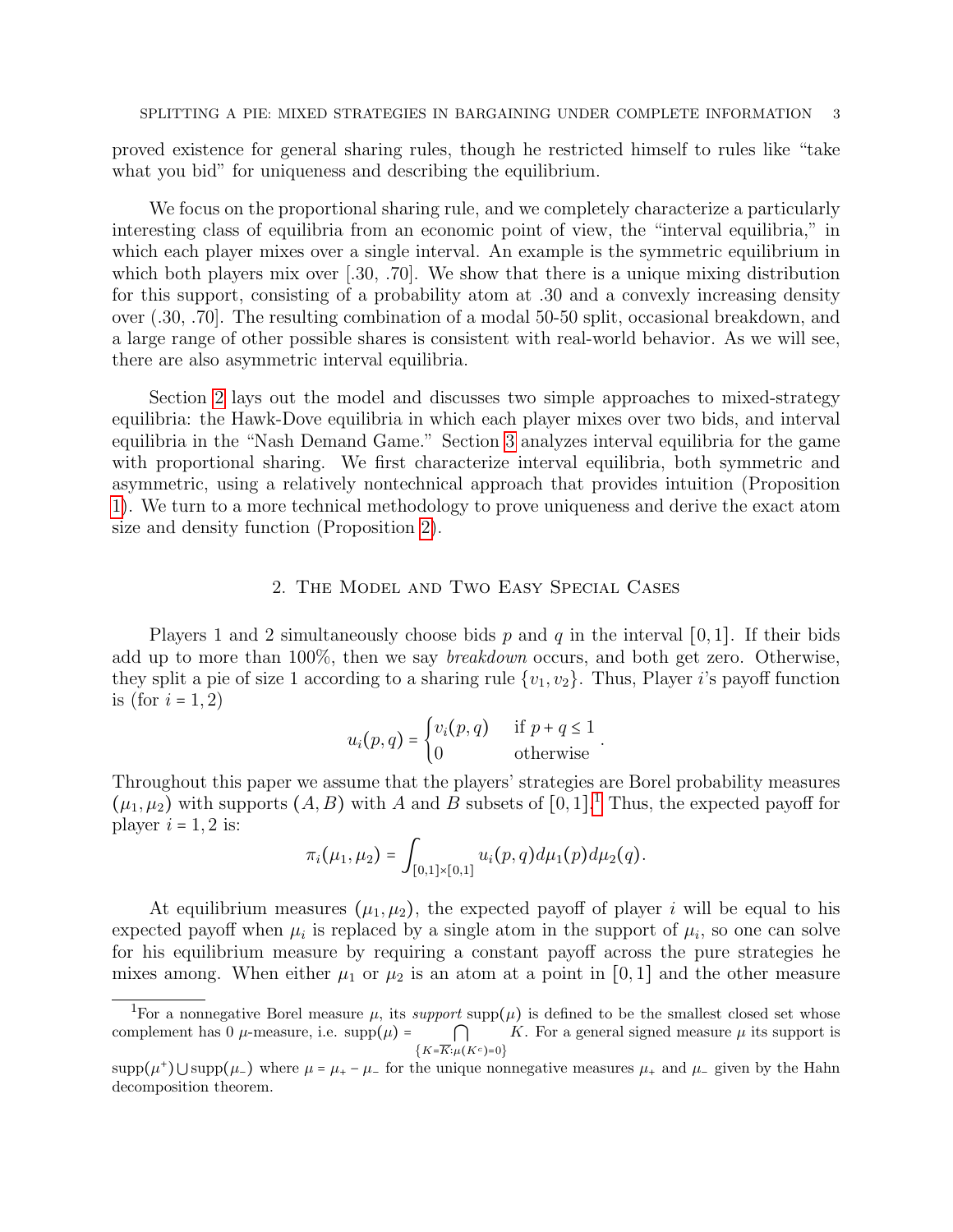is understood, we simplify the notation so that, for instance, Player 2's expectation of the payoff if he bids  $q$  is:

<span id="page-3-0"></span>
$$
\pi_2(q) = \int_0^1 u_2(p,q) d\mu_1(p) = \int_a^{1-q} v_2(p,q) d\mu_1(p), \tag{1}
$$

where we have assumed the greatest lower bound of the support of  $\mu_1$  is  $a = \inf A$ .

Starting with sets  $A \subset [0,1]$  and  $B \subset [0,1]$ , we think of the expected payoff  $\pi_2(q)$  as a function on the set B, and the problem is to find all signed measures  $\mu_1$  supported on A so that equality [\(1\)](#page-3-0) holds for some constant  $\pi_2^* = \pi_2(q)$  for all  $q \in B$ . (And similarly for  $\mu_2$  on B.) Since equation [\(1\)](#page-3-0) is invariant under scaling the measure  $\mu_1$  and payoff  $\pi_2(q)$  by any constant  $r \in \mathbf{R}$ , without loss of generality we may assume  $\|\mu\| = 1$ . In other words, we wish to find signed measures  $\mu$  such that when Player 1's strategy measure  $\mu_1$  equals  $\mu$ , there is a constant  $\pi_2^*$  such that:

$$
\pi_2^* = \pi_2(q) = \int_a^{1-q} v_2(p,q) d\mu_1(p) \quad \text{and} \quad \|\mu_1\| = 1,
$$
 (2)

and similarly for  $\mu_2$ .

For his general existence result, Malueg (2010) makes the following assumptions on the sharing rules.

<span id="page-3-1"></span>**Assumptions**  $\star$ **.** For players i = 1 and 2 bidding p and q the sharing rule  $\{v_1, v_2\}$  satisfies the following properties:

- (1)  $v_i : [0,1] \times [0,1] \rightarrow [0,\infty)$  are Borel measurable and continuous on  $(0,1] \times (0,1]$ .
- (2)  $v_1(p, 0) > v_1(0, 0)$  and  $v_2(0, q) > v_2(0, 0)$  for all  $p, q \in (0, 1]$ .
- (3)  $v_1(p,q)$  is nondecreasing in p and nonincreasing in q, and strictly increasing in p if  $q > 0$ .
- $(4)$   $v_2(p,q)$  is nonincreasing in p and nondecreasing in q, and strictly increasing in q if  $p > 0$ .

Assumption  $(\star 1)$  is a set of technical assumptions ensuring payoffs are well defined and that certain approximation arguments hold. Assumption  $(\star 2)$  guarantees that simultaneous bids of 0 are not pure strategy equilibria, and Assumptions  $(\star 3)$ - $(\star 4)$  guarantee that while bids sum to less than one, increasing one player's bid helps that player while not helping the other.

As discussed in Section [1,](#page-0-0) proportional sharing— players receiving shares proportional to their bargaining intensity— is our favored bargaining rule.

Definition 1. The proportional sharing rule, also called the Tullock Rule, is the sharing rule  $v_1 = p/(p+q)$  and  $v_2 = q/(p+q)$  unless  $p = q = 0$ , in which case  $v_1 = v_2 = .5$ .

It is easy to verify that the proportional sharing rule satisfies assumptions  $(\star)$ . Much of our analysis will also be looking at one intuitive category of equilibrium: interval equilibria.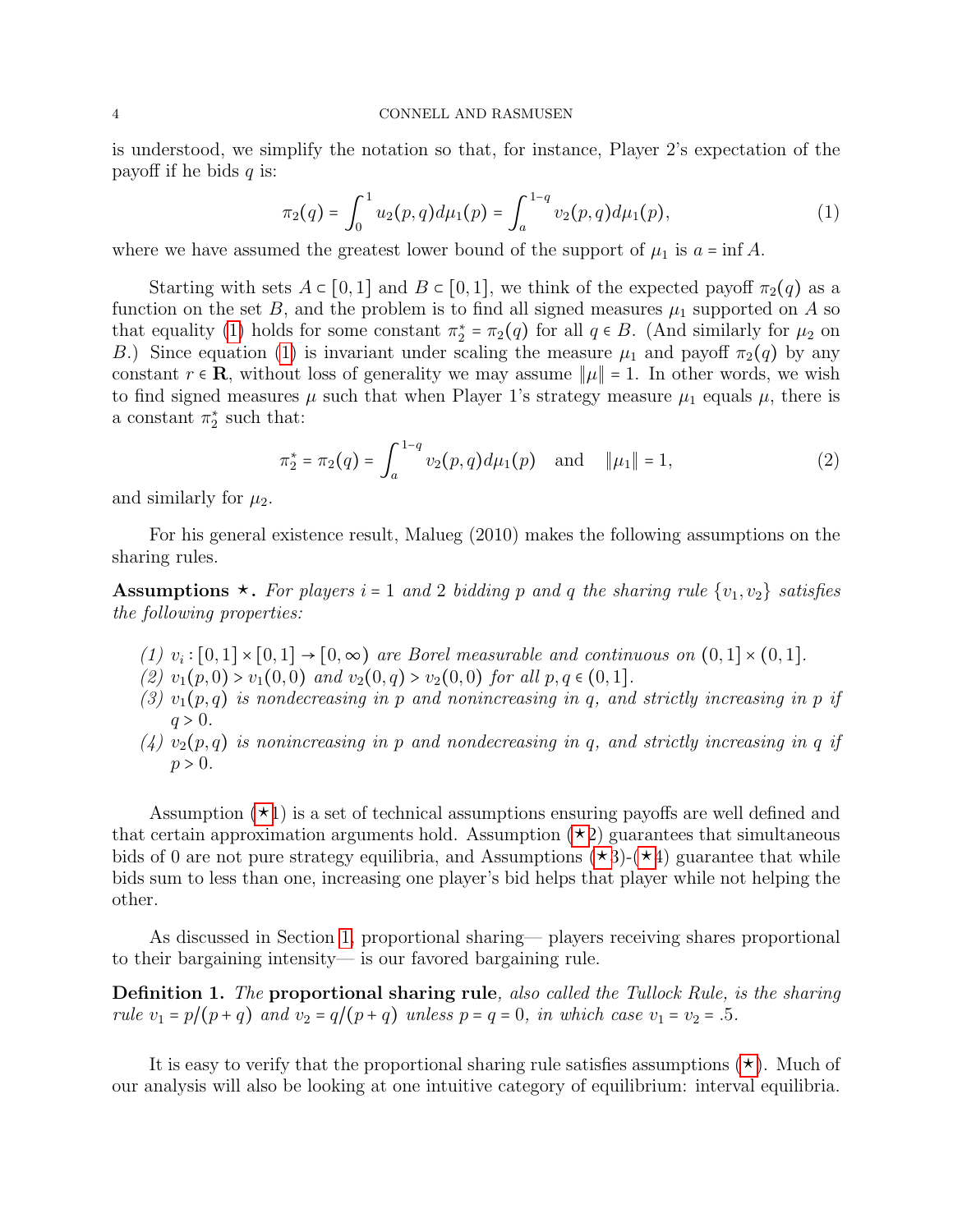Definition 2. An interval equilibrium is a Nash equilibrium in which Player 1 bids by mixing over the support  $A = [a, b]$  with  $b > a$  and Player 2 bids by mixing over the support  $B = [c, d]$  with  $d > c$ .

In particular, in an interval equilibrium every nonempty open subinterval of  $[a, b]$  and  $[c, d]$  has positive probability for their corresponding measures. A key feature of any equilibrium will be "balanced supports":

Definition 3. The player's bid supports are balanced if and only if element s being in Player 1's support A implies that  $1-s$  is in Player 2's support B, and vice versa.

A balanced support for an interval equilibrium can be either symmetric, e.g. both players mixing over [.2, .8], or asymmetric, e.g. Player 1 mixing over [.2, .4] and Player 2 over [.6, .8].

Splitting a Pie has a continuum of pure strategy Nash equilibria: every pair of bids with  $p + q = 1$ . There are also many mixed-strategy equilibria, some with bidding over a finite set of points, some with bidding over a continuum. Before we proceed to characterizing interval equilibria, it will be helpful to understand two special cases: Hawk-Dove equilibria for Splitting a Pie, and interval equilibria for the Nash Demand Game.

2.1. Hawk-Dove Equilibria for Splitting a Pie. The simplest mixed strategy for Splitting a Pie has the two players each mixing over two bids. This is a Hawk-Dove equilibrium, mathematically the same as the well-known biological model of birds deciding whether to pursue aggressive or timid strategies.

In a symmetric Hawk-Dove equilibrium, each player chooses a with probability  $\mu(a)$ and  $1 - a$  with probability  $\mu(1 - a) = 1 - \mu(a)$  for  $a < .5$ . The two bids must add up to 1, because otherwise it would be a profitable deviation for one player to choose a bigger number for his lower bid, increasing his share without any greater likelihood of breakdown. This is an immediate example of the importance of "balanced supports." Let us assume that the sharing rule is proportional sharing. The mixing probabilities must make each action's expected payoff the same in equilibrium, so for  $i = 1, 2$ ,

$$
\pi_i(a) = \mu(a)(.5) + (1 - \mu(a))a = \pi_i(1 - a) = \mu(a)(1 - a) + (1 - \mu(a))(0),
$$
 (3)

which solves to  $\mu(a) = 2a$  and  $\pi_1 = \pi_2 = 2a(1-a)$ .

The players share the pie equally in equilibrium with probability  $4a^2$ , and bargaining breaks down with probability  $(1-2a)^2$ . Note that there is a continuum of equilibria, since any value of  $a$  in  $(0,5)$  can support an equilibrium, and they can be pareto-ranked, with higher payoffs if a is closer to .5. In the case when  $a = 0$ , both players choose  $a = 0$  with probability 0 and  $1 - a = 1$  with probability 1, and the expected payoff is zero. Observe that the players actually choose the higher of their two bids (hawk) with the highest probability  $(1 - \mu(a) > 1/2)$  if  $a < 1/4$ , in contrast to the result in biology's Hawk-Dove game.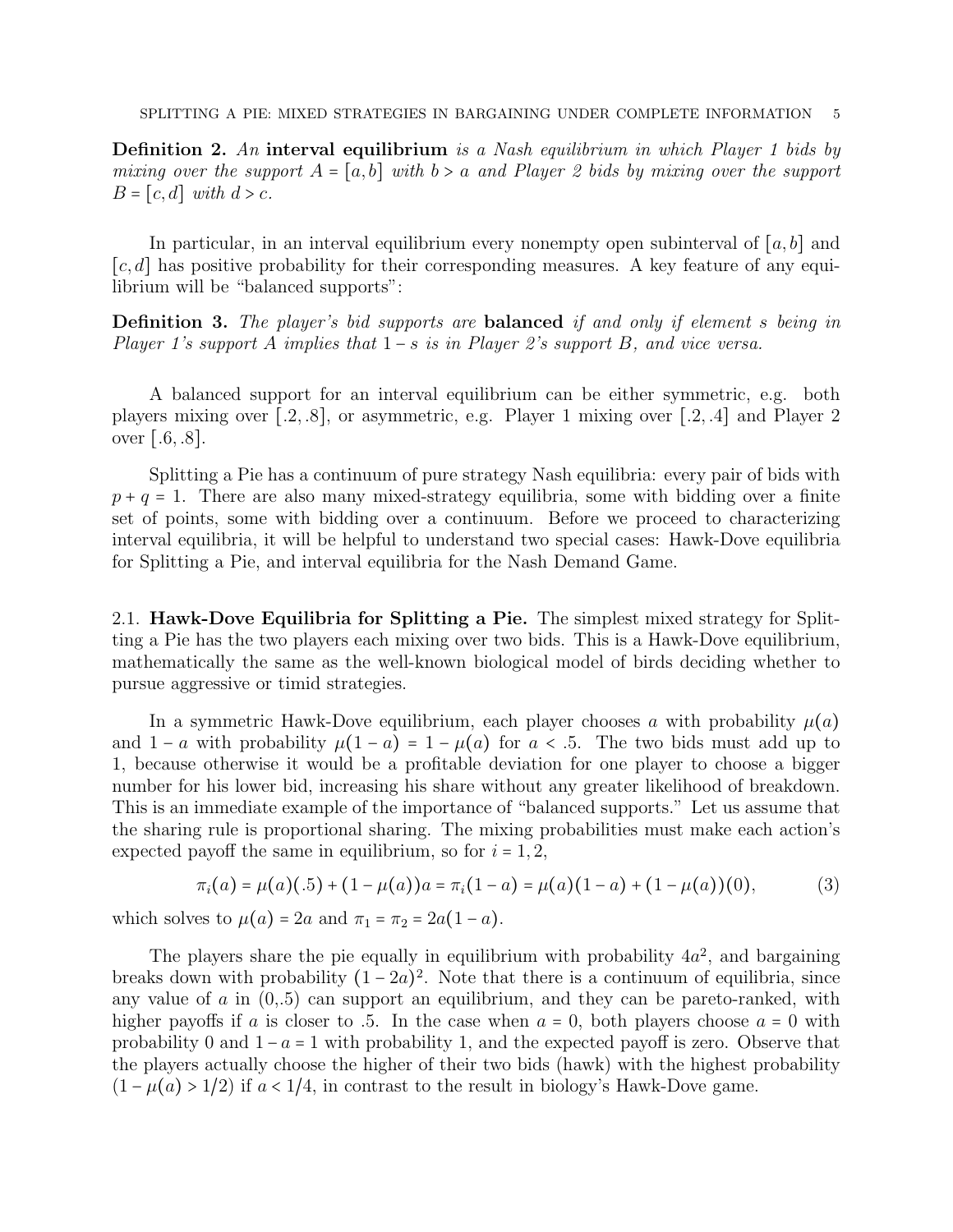There also exist asymmetric Hawk-Dove equilibria, as Malueg (2010) points out. Player 1 chooses a with probability  $\mu_1(a)$  and b with probability  $(1-\mu_1(a))$ , for  $a < b < .5$ . Player 2 chooses  $1-b$  with probability  $\mu_2(1-b)$  and  $1-a$  with probability  $\mu_2(1-a) = (1-\mu_2(1-b))$ . Player 1's expected payoffs from his two pure strategies must be equal for him to be willing to mix between them, so

$$
\pi_1(a) = \mu_2(1-b) \left( \frac{a}{a+1-b} \right) + (1-\mu_2(1-b)) \left( \frac{a}{a+1-a} \right) = \pi_1(b) = \mu_2(1-b) \left( \frac{b}{b+1-b} \right) + (1-\mu_2(1-b)) \cdot 0,
$$

and  $\mu_2(1-b) = \frac{a(a+1-b)}{a^2-b^2+b}$  $\frac{a(a+1-b)}{a^2-b^2+b}$  with payoff  $\pi_1 = \frac{ab(a+1-b)}{a^2-b^2+b}$  $\frac{b(a+1-b)}{a^2-b^2+b}$ .

Similarly, Player 2's expected payoffs from his two pure strategies must be equal, so

$$
\pi_2(1-b) = \mu_1(a) \left( \frac{1-b}{a+1-b} \right) + (1-\mu_1(a)) \left( \frac{1-b}{b+1-b} \right) = \pi_2(1-a) = \mu_1(a) \left( \frac{1-a}{a+1-a} \right) + (1-\mu_1(a)) \cdot 0,
$$
  
and  $\mu_1(a) = \frac{(1-b)(a+1-b)}{(1-b)^2 - a^2 + a}$  with payoff  $\pi_2 = \frac{(1-a)(1-b)(a+1-b)}{(1-b)^2 - a^2 + a}$ .

Thus we might have Player 1 choosing .10 and .40 with probabilities of .28 and .72 for an expected payoff of .11; and Player 2 choosing .60 and .90 with probabilities of .93 and .07 for an expected payoff of .84 (rounding to two digits).

The Hawk-Dove equilibrium, where the probability mass must be concentrated at the two endpoints, is of interest since it is a stepping stone to the interval equilibrium. While it cannot tell us about the densities, it does illustrate why supports must be balanced and how asymmetric equilibria can arise.

2.2. The Nash Demand Game. In the "Nash Demand Game," players use the "take what you bid" sharing rule. The players bid p and q, and they receive p and q as payoffs if  $p + q \le 1$  but zero if  $p + q > 1$  (Nash (1953)). As discussed in Section 1, this means that if both players are mild in their bargaining strategy, it will happen that  $p + q < 1$  and in their agreement they will specify that some of the pie goes to neither of them, a strange outcome for successful bargaining. The sharing rule also has the feature that unless there is breakdown, each player's payoff depends only on his own bid, not the other player's. This feature will make it easy to solve for equilibrium.

In one equilibrium of the Nash Demand Game, each player bids a with probability K and then mixes using density  $f = f_1 = f_2$  over the interval  $[a, 1 - a]$ . Player 2 can guarantee a payoff of a by bidding a, since  $p + a \le 1$  for any bid p Player 1 might play. Player 2 will have a payoff of  $K(1-a)$  from bidding  $q = (1-a)$ , since Player 1 bids  $p = a$  with probability K and otherwise Player 1 bids  $p > a$ , whence  $p + (1-a) > 1$  and both players receive 0. Since Player 2 is only willing to mix between bids if they have equal expected payoffs, this implies  $\pi_2(a) = a = \pi_2(1-a) = K(1-a)$  and we can conclude that  $K = \frac{a}{1-a}$  $\frac{a}{1-a}$ .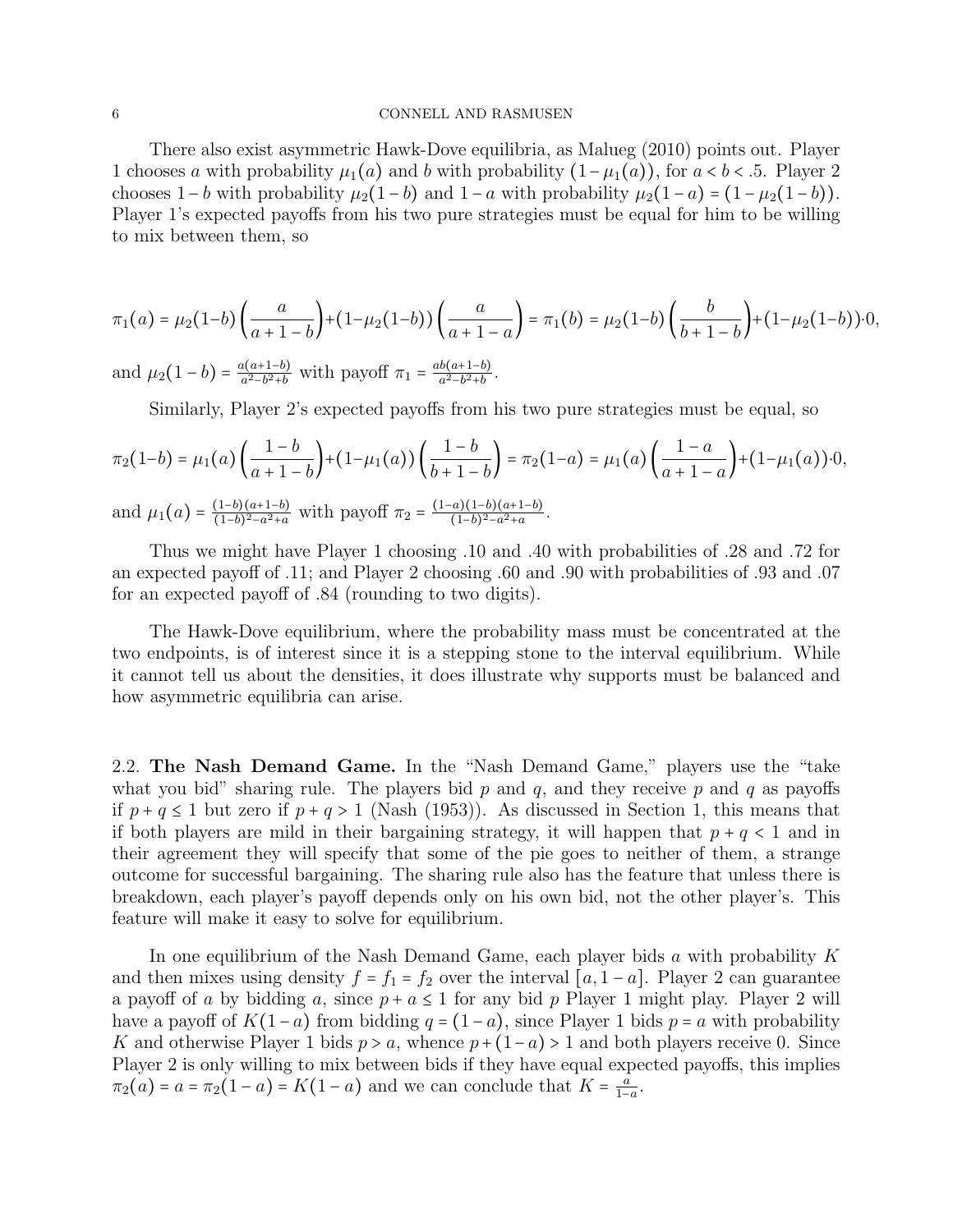### SPLITTING A PIE: MIXED STRATEGIES IN BARGAINING UNDER COMPLETE INFORMATION 7

For bids between a and  $1 - a$ , Player 2's expected payoff is

<span id="page-6-2"></span>
$$
\pi_2(q) = Kq + \int_a^{1-q} q f(p) dp,\tag{4}
$$

which we can rewrite using  $F$  as the cumulative distribution for  $f$  and our knowledge that  $K=\frac{a}{1-a}$  $\frac{a}{1-a}$ , and combine with the requirement that  $\pi_2(q) = \pi(a) = a$  to yield

<span id="page-6-3"></span>
$$
\pi_2(q) = \left(\frac{a}{1-a}\right)q + qF(1-q) = a.\tag{5}
$$

Using the change-of-variables  $p = 1 - q$ , this becomes  $\left(\frac{a}{1 - q}\right)$  $\frac{a}{1-a}$   $(1-p) + F(p)(1-p) = a$ , which solves to  $F(p) = \frac{a}{1-p}$  $\frac{a}{1-p} - \frac{a}{1-p}$  $\frac{a}{1-a}$ , which can be differentiated to yield the equilibrium mixing density,  $f(p) = \frac{a}{(1-a)}$  $\frac{a}{(1-p)^2}$ . Thus, each player chooses to bid  $x \in (a, 1-a]$  with density  $f(x) = \frac{a}{1-x^2}$  and  $x = a$  with probability  $K = \frac{a}{1-a}$  $\frac{a}{1-a}$ .

The Nash Demand Game is easy to solve because each player's payoff function depends on the other player's bid only if breakdown occurs. If the bids add up to less than one, a player's payoff is entirely independent of what the other player does. This is what allows us to move smoothly from equation [\(4\)](#page-6-2)'s  $\int_{a}^{1-q}$  $a_a^{1-q}$  qf(p)dp to equation [\(5\)](#page-6-3)'s  $qF(1-q)$ . If Player 2's share of the pie depended on Player 1's bid instead of being just  $v_2(q, p) = q$ , equation [\(4\)](#page-6-2) would include the expression  $\int_a^{1-q}$  $\int_a^{1-q} v_2(q, p) f(p) dp$  and it would no longer be straightforward to extract  $f(p)$  from the integral. We will do that extraction in Section 3 for the proportional sharing rule.

# 3. Interval Equilibria under Proportional Sharing

<span id="page-6-0"></span>We will now consider interval equilibria for Splitting a Pie, e.g., both players mix over [.2, .8], or Player 1 mixes over [.2, .4] and Player 2 over [.6, .8]. Under proportional sharing we characterize interval equilibria (Proposition [1\)](#page-6-1) and find an explicit formula for their mixing distributions (Proposition [2\)](#page-12-0).

<span id="page-6-1"></span>**Proposition 1.** Any interval equilibrium consists of exactly one probability atom of size  $K_1$ at a and density  $f_1$  on  $[a, b] \subset (0, 1)$  for Player 1, and probability atom  $K_2$  at 1-b and density  $f_2$  on  $[1-b,1-a]$  for Player 2. The densities start strictly positive with  $f_1(a) = \left(\frac{a}{1-a}\right)^2$  $\frac{a}{1-a}$ )  $K_1$ and  $f_2(1-b) = \left(\frac{1-b}{b}\right) K_2$  and are convex increasing with positive derivatives of every order.

Proof. (Included here rather than the appendix because it is relatively simple and helpful for intuition.)

(1) The lower and upper bounds are strictly between zero and one:  $0 < a < b < 1$  for Player 1's strategy p and  $0 < c < d < 1$  for Player 2's strategy q.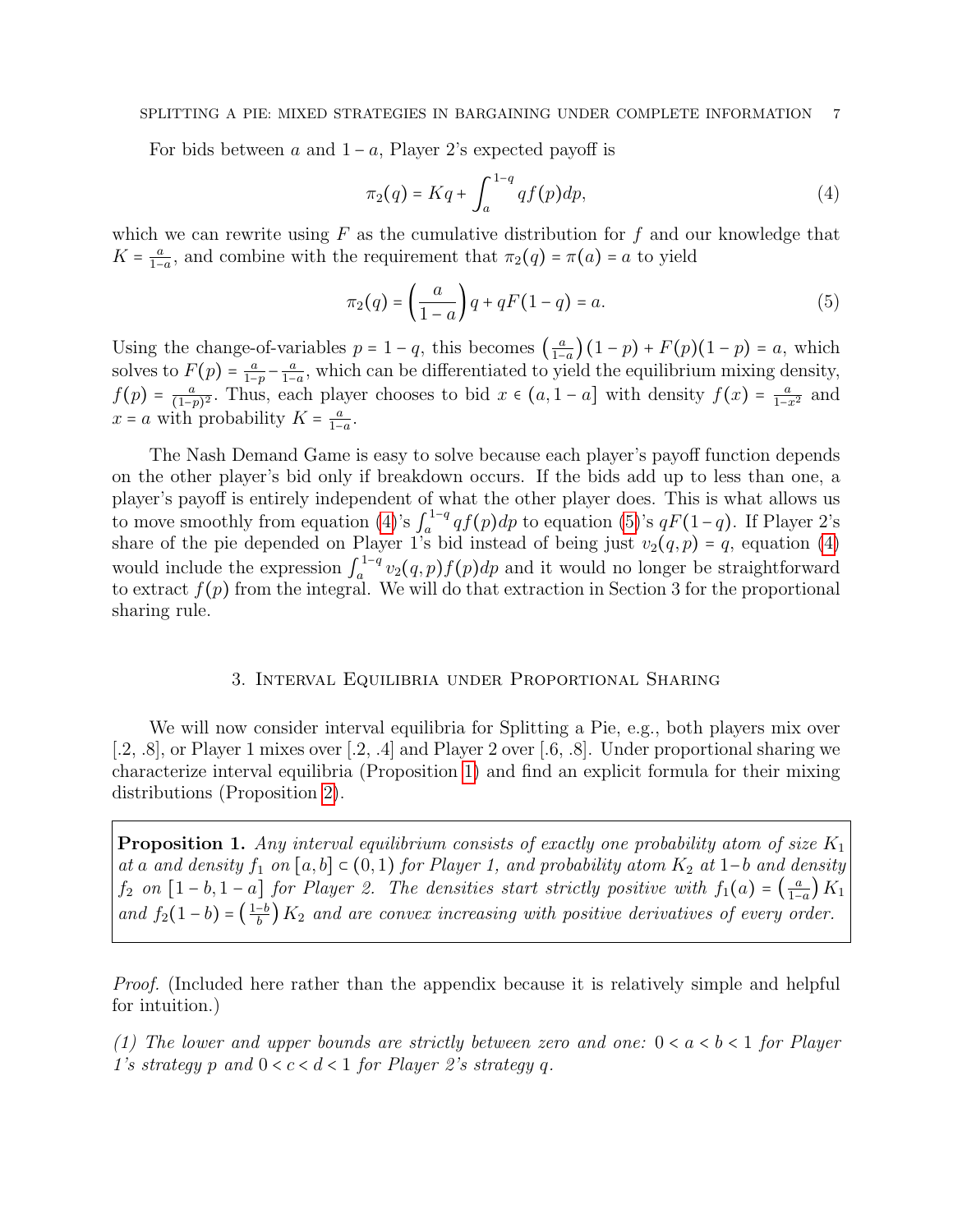In an interval equilibrium, Player 2 will place positive probability on bids in some proper subinterval  $(c', d') \subset [c, d]$ . If Player 1 plays  $p = 0$ , his payoff will be 0 if Player 2 bids anything but  $q = 0$ , and will be positive (at 1/2) if Player 2 bids  $q = 0$ . If Player 1 bids  $1-d'$ , on the other hand, his payoff will be positive if Player 2 bids in  $[c', d']$  and 1 if Player 2 bids  $q = 0$ . Hence, Player 1 should never bid  $p = 0$  and the lower bound of his support is  $a > 0$ (with  $c > 0$  by similar reasoning).

Since Player 2 puts zero probability on  $[0, c)$ , if Player 1 bids  $p = 1$  there is always breakdown and a payoff of 0. On the other hand, if Player 1 bids  $p = 1 - c$  he always receives a positive payoff, and thus he should never choose  $p = 1$ , showing that  $b < 1$  (and  $d < 1$  by parallel reasoning).

# (2) The supports are balanced: Player 2's support is  $[c, d] = [1 - b, 1 - a]$ .

Suppose  $c < 1-b$ . Player 2 would deviate because a bid of  $q \in [c, 1-b)$  would earn a lower share than  $q = 1 - b$  and he could therefore move all the mass in  $[c, 1 - b]$  to  $1 - b$  without risking breakdown. Suppose  $c > 1 - b$ . In that case there is breakdown whenever Player 1 bids p in the interval  $(1 - c, b]$ . Player 1 can avoid that zero payoff by reducing b so that  $c = 1 - b$  and reassigning the probability in any way. Thus,  $c = 1 - b$ .

Suppose  $d < 1 - a$ . Player 1 would deviate because a bid of  $p \in [a, 1 - d)$  would earn a lower share than  $p = 1 - d$  and he could therefore move all the mass in  $[a, 1 - d)$  to  $1 - d$ without risking breakdown. Suppose  $d > 1 - a$ . In that case there is breakdown whenever Player 2 bids q in the interval  $(1 - a, d]$ . Player 2 can avoid that zero payoff by reducing d so that  $d = 1 - a$  and reassigning the probability in any way. Thus,  $d = 1 - a$ .

(3) The mixing distributions have probability atoms  $K_1 > 0$  and  $K_2 > 0$  at a and  $1 - b$ , and only there.

Player 1's expected payoff is positive because Player 2 will not bid more than  $q = 1 - a$ , and if Player 1 bids  $p = a$  breakdown will not result and his expected payoff will be at least a. Consider Player 1's pure strategy of bidding  $p = b$ , the upper end of his support. This will cause breakdown unless Player 2 bids  $q = 1 - b$ , the lower end of his support. But if there is no probability atom for Player 2 at  $1-b$ , Player 1's expected payoff from bidding b is zero. That is impossible in equilibrium, since zero is less than Player 1's positive payoff from bidding a. Hence, in equilibrium, Player 2 must have a probability atom at  $1 - b$ , the low end of his support.

Suppose Player 2 has an atom of size K at some other point x in  $(1 - b, 1 - a)$ . This would induce Player 1 to deviate. Player 1's pure strategy of bidding  $1-x$  must have positive expected payoff, since that share is positive and breakdown will not occur unless  $q > x$ , which has probability less than 1. Player 1's pure strategy of bidding  $p = 1 - x + \epsilon$  for sufficiently small  $\epsilon$ , however, will have a lower expected payoff than from  $1-x$  because the expected loss from the increased probability of breakdown will be at least  $(1-x)K$  but the expected gain from having an  $\epsilon$  higher share tends to 0 as  $\epsilon$  tends to 0. Note that this argument fails to apply if  $x = 1 - b$ , because then a pure-strategy bid of  $1 - x + \epsilon$  is not in Player 1's support and does not require a payoff equal to that of  $p = 1 - x$ .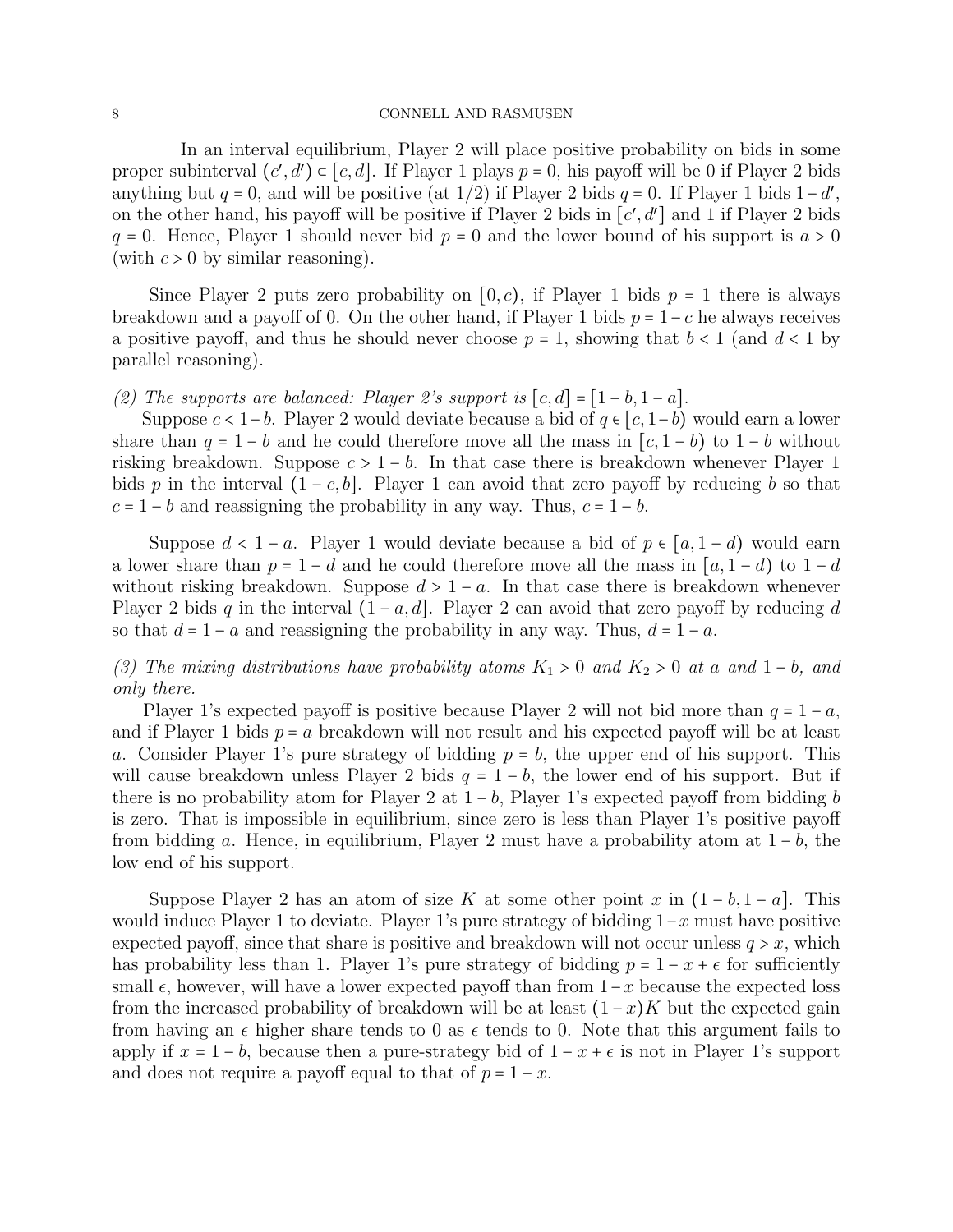### SPLITTING A PIE: MIXED STRATEGIES IN BARGAINING UNDER COMPLETE INFORMATION 9

A parallel argument shows that Player 1 must have an atom at  $p = a$  and only at  $p = a$ .

(4) The equilibrium strategies apart from the atoms consist of densities  $f_1$  and  $f_2$  that start at the positive levels  $f_1(a) = \left(\frac{a}{1-a}\right)^2$  $\frac{a}{1-a}$   $K_1$  and  $f_2(1-b) = \left(\frac{1-b}{b}\right)K_2$ .

Player 2's expected payoff from the pure strategy of bidding  $q$  is

<span id="page-8-0"></span>
$$
\pi_2(q) = \left(\frac{q}{q+a}\right) K_1 + \int_a^{1-q} \left(\frac{q}{p+q}\right) d\mu_1(p) \tag{6}
$$

for  $q \in [1-b, 1-a]$ . Since the payoffs from Player 2's pure-strategy best responses are constant for all  $q$  in the support, the derivative of payoff  $(6)$  identically equals zero, and by the generalized Leibniz rule we may differentiate under the integral sign:

<span id="page-8-3"></span>
$$
0 \equiv \frac{d\pi_2(q)}{dq} = \left(\frac{a}{(q+a)^2}\right)K_1 + \int_a^{1-q} \left(\frac{p}{(p+q)^2}\right) d\mu_1(p) - \frac{d}{dx}_{x=1-q} \int_a^x \left(\frac{q}{p+q}\right) d\mu_1(p). \tag{7}
$$

Since the left hand side is 0 and  $\mu_1$  is nonatomic in  $(a, b]$ , the first two terms on the right hand side are continuous in q. Hence the derivative  $\frac{d}{dx}$ <sub>x=1-q</sub>  $\int_a^x$  $\int_a^x \left( \frac{q}{p+1} \right)$  $\frac{q}{p+q}$  d $\mu_1(p)$  must exist and be continuous for all  $q \in [1-b, 1-a]$ . Since  $\frac{p}{q+p}$  is smooth in p and q, the Borel measure  $\mu_1$  must be in the Lebesgue class with continuous density  $f_1$ , i.e.  $d\mu_1(p) = f_1(p)dp$  and  $\frac{d}{dx}$ <sub>x=1−q</sub>  $\int_a^x$  $\int_a^x \left( \frac{q}{p+1} \right)$  $\frac{q}{p+q}$  d $\mu_1(p)$  =  $qf_1(1-q)$ . Setting  $x \equiv 1-q$  for  $x \in [a, b]$  and solving for  $f_1(x)$ , we see that for it to be the equilibrium density, it must be true that:

<span id="page-8-1"></span>
$$
f_1(x) = \left(\frac{1}{1-x}\right) \left[ \left(\frac{a}{(1-x+a)^2}\right) K_1 + \int_a^x \left(\frac{p}{(1-x+p)^2}\right) f_1(p) dp \right].
$$
 (8)

By setting  $x = a$  we can see that the starting density is  $f_1(a) = \left(\frac{a}{1-a}\right)^a$  $\frac{a}{1-a}$  K<sub>1</sub>. We can derive Player 2's density similarly by starting with  $\pi_1(p)$ , differentiating with respect to p, solving for  $f_2(x)$ , and setting  $x = 1 - b$  to yield  $f_2(1 - b) = \left(\frac{1 - b}{b}\right) K_2$ .

(5) The densities  $f_1(p)$  and  $f_2(q)$  have strictly positive derivatives of all orders, e.g.,  $f'_1$  >  $0, f_1'' > 0, f_1''' > 0, ...$ 

Noting that the right hand side of  $(8)$  is differentiable, we obtain that  $f_1$  is differentiable, and we can differentiate equation [\(8\)](#page-8-1) to obtain

<span id="page-8-2"></span>
$$
f_1'(x) = \left(\frac{1}{(1-x)^2(1-x+a)^2} + \frac{2}{(1-x)(1-x+a)^3}\right) aK_1 + \frac{x f_1(x)}{(1-x)} + \int_a^x \left(\frac{p}{(1-x)^2(1-x+p)^2} + \frac{2p}{(1-x)(1-x+p)^3}\right) f_1(p) dp
$$
\n(9)

The right hand side of [\(9\)](#page-8-2) is differentiable for the same reason as in  $(8)$ , and so  $f'_1$  is differentiable and we obtain,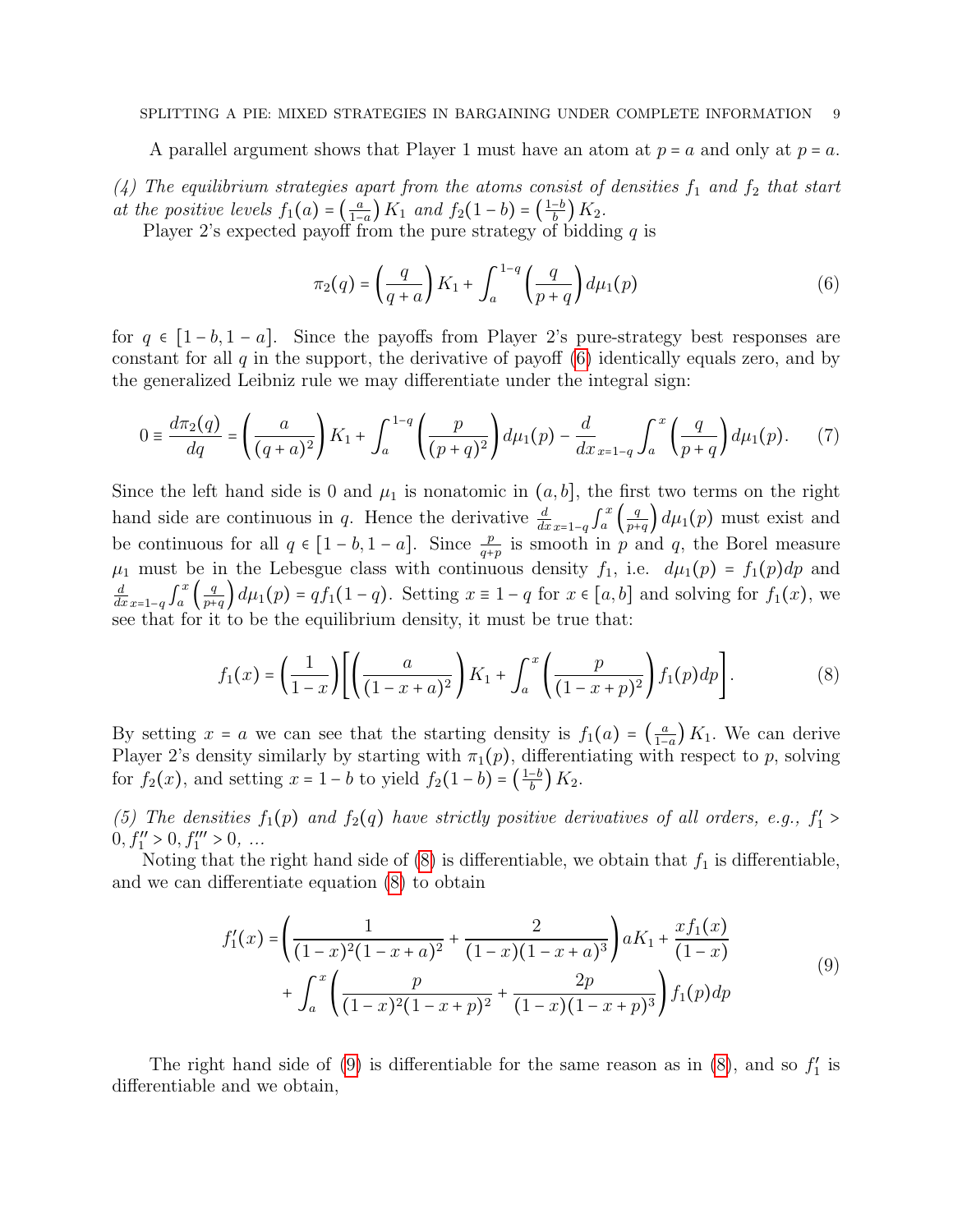<span id="page-9-0"></span>
$$
f_1''(x) = \left(\frac{2}{(1-x)^3(1-x+a)^2} + \frac{4}{(1-x)^2(1-x+a)^3} + \frac{6}{(1-x)(1-x+a)^4}\right) aK_1
$$
  
+ 
$$
\left(\frac{1}{1-x} + \frac{2x}{1-x} + \frac{2x}{(1-x)^2}\right) f_1(x) + \frac{xf_1'(x)}{1-x}
$$
  
+ 
$$
\int_a^x \left(\frac{2p}{(1-x)^3(1-x+p)^2} + \frac{4p}{(1-x)^2(1-x+p)^3} + \frac{6p}{(1-x)(1-x+p)^4}\right) f_1(p) dp.
$$
  
(10)

Note that  $f_1' > 0$  and  $f_1'' > 0$ , since  $0 < x < 1$ . Continuing inductively, we obtain that derivatives of every order for  $f_1$  since  $f_1^{(k)}$  $\binom{K}{1}$  consists of rational functions and integrals of rational functions in x times lower order derivatives of  $f_1$  as in expressions [\(9\)](#page-8-2) and [\(10\)](#page-9-0).

We claim that for each k,  $f_1^{(k)}$  $i_{1}^{(k)}$  is positive. At the k-th stage of differentiation, the rational function coefficients for  $aK_1$  or  $f_1^{(\ell)}$  with  $0 \leq \ell \leq k$  appearing in the expression for  $f_1^{(k)}$  $\mathcal{L}_{1}^{(k)}$ , when kept unsimplified, have summands whose denominators all have the form  $(1-x)^m(1-x+a)^n$  for nonnegative integers m and n, with the numerators being positive integers or positive integer multiples of x. Similarly, for the coefficient  $f_1$  in the integrand, the summands are rational functions whose denominators have the form  $(1-x)^m(1-x+p)^n$ for nonnegative integers m and n and whose numerators are positive integer multiples of  $p$ . By the inductive hypothesis, the lower order derivatives of  $f_1$  are positive and so each of these terms is positive for  $0 < a \leq x < 1$ . The positive sign of the derivatives of  $f_2(q)$  can be shown similarly.  $\Box$ 

We have not yet demonstrated existence or uniqueness or found solutions for the atoms and the mixing densities, but it will be appropriate to discuss the intuition here and explain the difficulties that will be involved in finding the distributions. Figure [1](#page-10-0) shows what we will find when the densities are computed using the formula from Proposition [2](#page-12-0) below. It shows symmetric equilibria for four different supports:  $[.1, .9]$ ,  $[.2, .8]$ ,  $[.3, .7]$ , and  $[.4, .6]$ . As a gets smaller, the density begins flatter and ends steeper and the atom is smaller.

The derivative expression [\(7\)](#page-8-3), which we expand here, is helpful for intuition about the tradeoffs the players are making. It must hold for every q in Player 2's support.

<span id="page-9-1"></span>
$$
0 = \frac{d\pi_2(q)}{dq} = \frac{aK_1}{(q+a)^2} + \int_a^{1-q} \left(\frac{p}{(p+q)^2}\right) f_1(p) dp - q f_1(1-q). \tag{11}
$$

The first two terms of  $(11)$  are the advantages of using a higher bid q. Term 1 represents the marginal payoff from Player 2's share increasing when Player 1 chooses the atom bid of a, which never causes breakdown. Term 2 represents Player 2's marginal payoff as the result of his share increasing when he raises q if Player 1 bids between a and q so raising q does not cause breakdown. Term 3 represents Player 1's disadvantage from bidding higher. It is the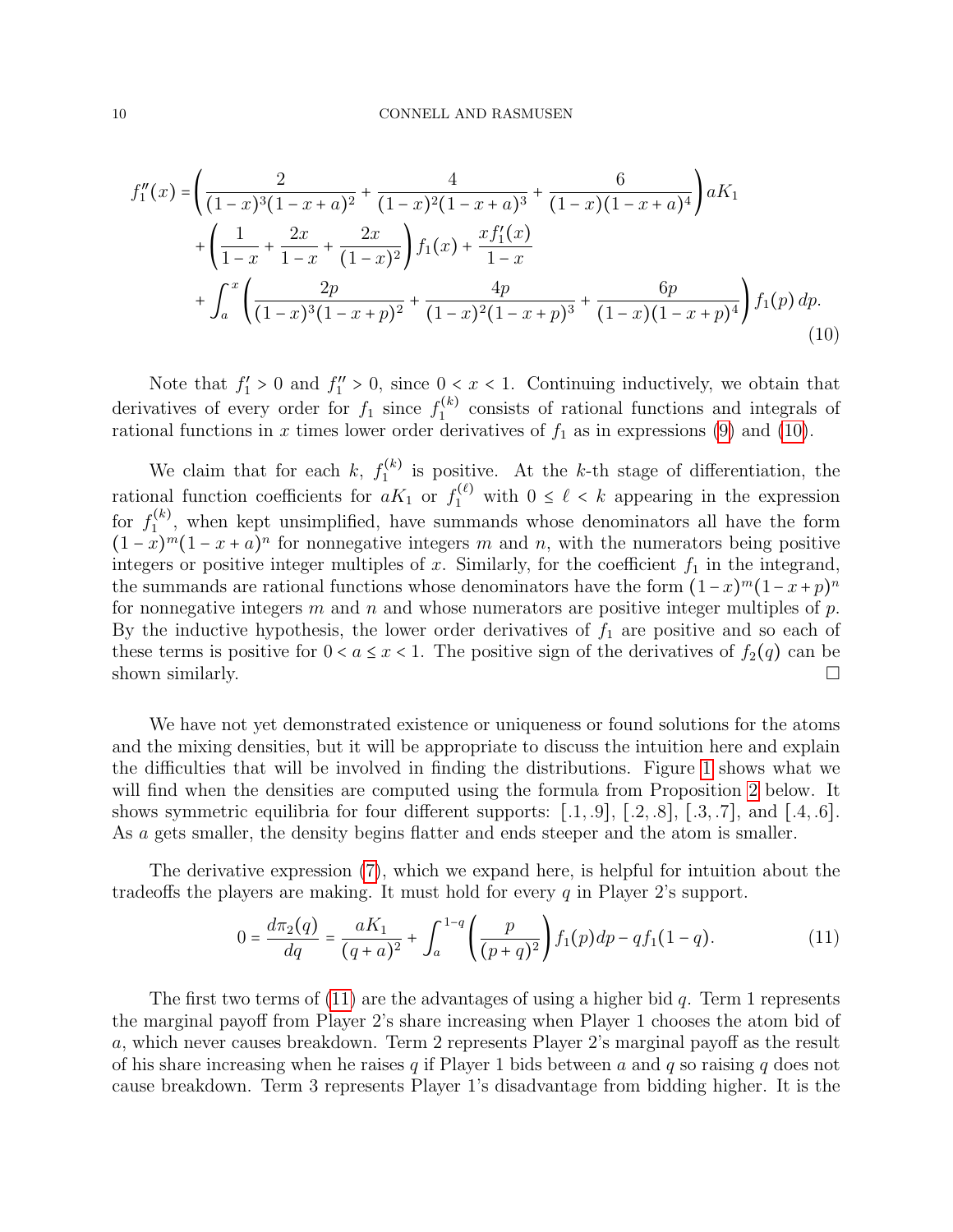

<span id="page-10-0"></span>FIGURE 1. THE SYMMETRIC-EQUILIBRIUM MIXING DENSITY  $f_1(p)$  and ATOM  $K_1$  for  $a = .10, .20, .30, .40$ 

increase in the probability of breakdown, and the resulting loss of the share  $q$ . The crucial level of p is  $p = 1 - q$ , since that is at the edge of breakdown. The probability density for Player 1 choosing that bid is  $f_1(1-q)$ , and since the two player's bids add up to 1 at that bid, Player 2's lost pie share is  $q$  if he edges past breakdown.

To see why the equilibrium density is increasing, think of how the marginal benefits and costs change for Player 2 as q rises. Imagine if the  $f_1$  density were uniform instead of increasing. Both benefits, terms 1 and 2, in equation [\(11\)](#page-9-1) would be larger for small  $q$ , for the reason that with small  $q$ , increasing the bid a given amount from that low level (and thus starting from a small share) has a bigger effect on the share. For term 2, the integral, there is an additional reason why the benefit would be bigger unless the density increases: at small q, term 2 includes a larger probability range  $[a, 1-q]$  over which the shares add up to less than one and breakdown is avoided. If we start with a large  $q$ , near the top of the support, then increasing  $q$  yields a greater share, but obtained with small probability; most of the expected payoff from a high  $q$  is coming from the atom of probability with which Player 1 bids  $p = a$ . This gives the second reason  $f_1(p)$  must be rising— so that a small  $q$ 's wider interval of p's that avoid breakdown is offset by smaller values of the density  $f_1$  over that wide interval.

Term 3 in [\(11\)](#page-9-1) provides another reason why  $f_1$  must increase: the rise in the marginal cost of breakdown,  $q f_1(1 - q)$ . The density takes the argument  $1 - q$  because  $p = 1 - q$  is the threshold for breakdown, and hence  $f_1(1-q)$  is the rate of increase of the probability of breakdown as q increases. If  $f_1$  were uniform, the marginal cost would increase with q, because a constant rate of increase in the probability of breakdown causes Player 2 more harm when his share is bigger. Thus,  $f_1$  must be rising, to make the marginal cost of  $q f_1(1-q)$ smaller for the critical  $1 - q$  threshold when q is large.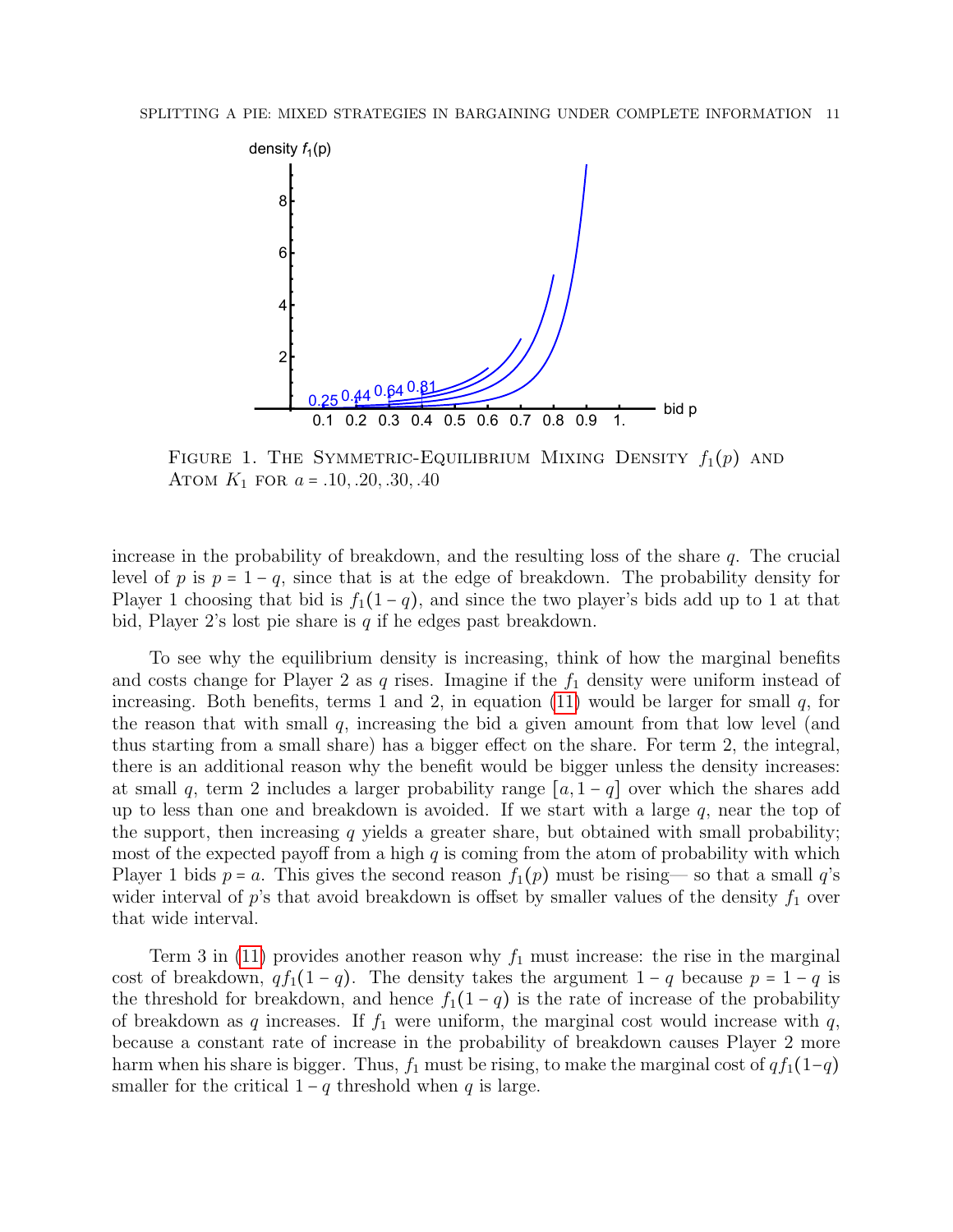There also exist asymmetric interval equilibria, as shown in Figure [2](#page-11-0) (again, using the explicit formula from Proposition [2](#page-12-0) below). Player 1 bids an atom of approximately .94 at  $a = .2$  and mixes over [.2, .4], while Player 2 bids an atom of approximately .33 at  $a = .6$  and mixes over [.6, .8]. The supports are balanced because  $.2 + .8$  and  $.4 + .6$  equal 1. Player 2 always bids more and has a higher expected payoff, and the modal outcome will be a share of .25 for Player 1 and .75 for Player 2 as a result of bids of  $p = .2$  and  $q = .6$ . Each player's mixing density is rising convexly, as Proposition [1](#page-6-1) requires.



FIGURE 2. THE ASYMMETRIC-EQUILIBRIUM MIXING DENSITIES  $f_1(p)$ OVER [.2,.4] AND  $f_2(q)$  OVER [.6,.8]

We will now proceed to find a solution for the mixing density and atom for an interval equilibrium. Proposition [1](#page-6-1) tells us that the mixing distribution for Player 1 is a measure  $\mu_1$ on  $[a, b]$  consisting of a single atom at a together with a positive measure in the Lebesgue class,

<span id="page-11-0"></span>
$$
\mu_1(p) = K_1 \delta_a(p) + f_1(p) dp,
$$

where  $K_1 = \frac{\pi_1}{1-\epsilon}$  $\frac{\pi_1}{1-a}$ , with expected payoff  $\pi_1$ , and  $f_1$  is some smooth function with all positive derivatives and subject to the normalization that  $\mu_1$  is a probability measure. The fundamental equation that characterizes the equilibrium then says that Player 1's  $f_1$  and  $K_1$  must be such that Player 2's expected payoff from any  $q$  in his support equals that from playing  $q = 1 - a$ :

<span id="page-11-1"></span>
$$
\pi_2(q) = K_1\left(\frac{q}{q+a}\right) + \int_a^{1-q} \left(\frac{q}{q+p}\right) f_1(p) dp = K_1(1-a). \tag{12}
$$

The purpose of the following proposition is to solve equation [\(12\)](#page-11-1) for  $f_1$  and  $K_1$ .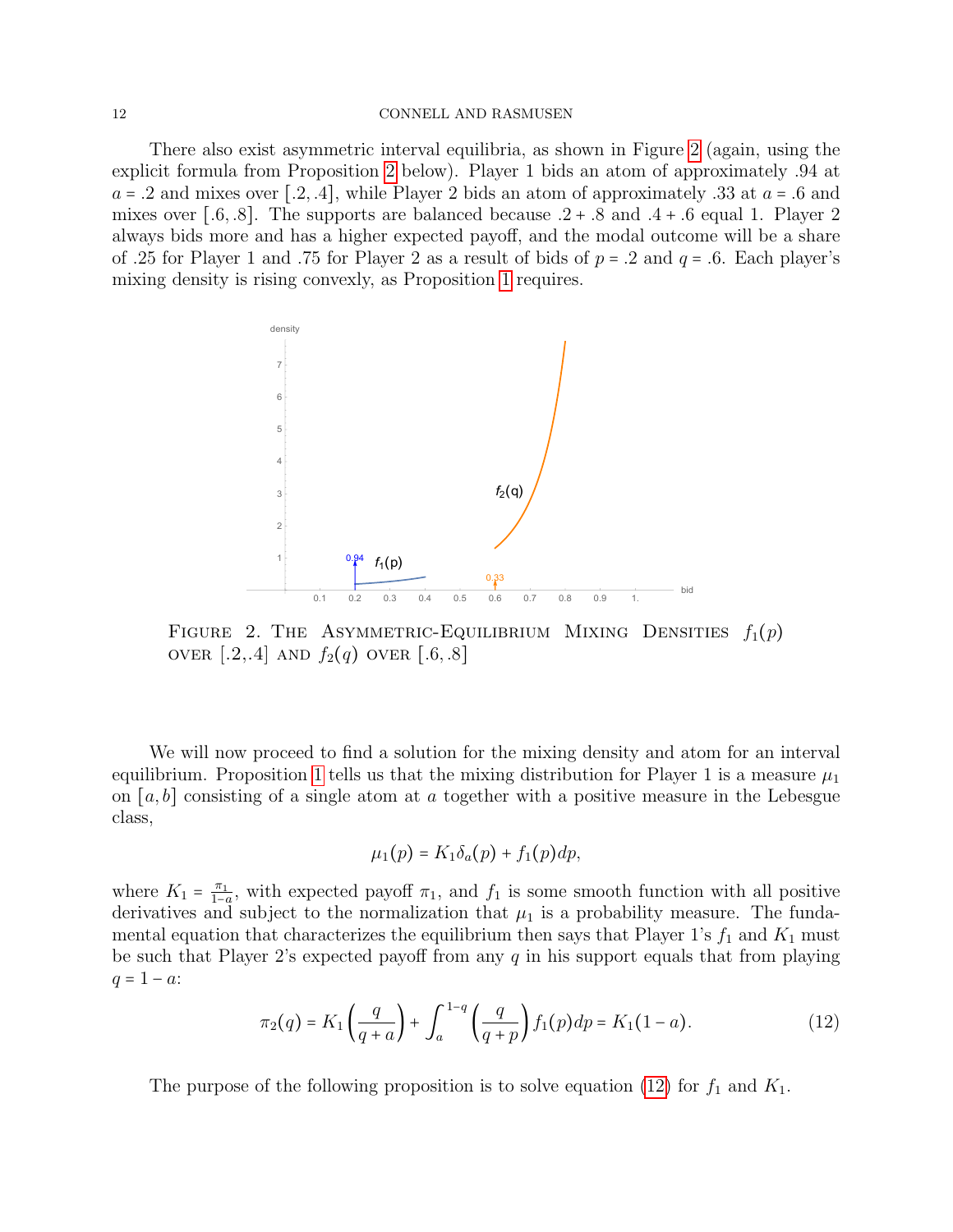<span id="page-12-0"></span>Proposition 2. Splitting a Pie with the proportional sharing rule has unique interval equilibrium mixing strategies among Borel measures for given supports. Given any  $0 < a < b < 1$ , Players 1 and 2 use real-analytic densities  $f_1(p)$  on  $[a, b]$  and  $f_2(q)$  on  $[1 - b, 1 - a]$  with atoms of probability  $K_1$  at a and  $K_2$  at  $1-b$  such that:

$$
f_1(p) = aK_1 \sum_{i\geq 0} \frac{m^{(i)}(a)}{i!} (p-a)^i, \quad K_1 = \frac{1}{1 + a \sum_{i\geq 0} \frac{m^{(i)}(a)}{(i+1)!} (b-a)^{i+1}},
$$
(13)

and

$$
f_2(q) = (1-b)K_2 \sum_{i\geq 0} \frac{m^{(i)}(1-b)}{i!} (q - (1-b))^i, \quad K_2 = \frac{1}{1 + (1-b) \sum_{i\geq 0} \frac{m^{(i)}(1-b)}{(i+1)!} (b-a)^{i+1}} \quad (14)
$$

with  $m^{(i)}(\cdot)$  for both densities recursively expressed as:

$$
m^{(i)}(x) = \frac{(i+1)!}{1-x} + \sum_{j=0}^{i-1} \left( \frac{(j+1)(i-1-j)! + (i-j)!x}{1-x} \right) m^{(j)}(x).
$$
 (15)

For the proof, see Appendix [A.](#page-14-0)

If we expand out the first few terms (see the end of [A](#page-14-0)ppendix A for calculations),  $f_1$ evaluates to:

$$
f_1(p) = aK_1 \left( \frac{1}{(1-a)} + \left( \frac{3-a}{(1-a)^2} \right) (p-a) + \left( \frac{13-10a+3a^2}{2(1-a)^3} \right) (p-a)^2 + \left( \frac{71-89a+55a^2-13a^3}{6(1-a)^4} \right) (p-a)^3 + \sum_{i \ge 4} \left( \frac{m^{(i)}(a)}{i!} \right) (p-a)^i \right).
$$
 (16)

The equations for  $f_1$  and  $f_2$  in Proposition [2](#page-12-0) are not approximations, but exact: the infinite series converges. Showing this is the hardest part of the proof. If only a finite number of terms are included, it becomes an approximation. In this, it is like the formula  $\pi = \sqrt{\sum_{n=1}^{\infty} \frac{6}{n^2}}$ , since the exact value of  $\pi$  can be represented by an infinite number of rational terms.

The equilibrium densities have two surprising features. First, both  $f_1(p)$  and  $f_2(q)$  are composed of the same  $m^{(i)}(\cdot)$  functions, even in an asymmetric equilibrium where the two players use different mixing supports. Second, the upper bounds of the support only enter into the expression for the atom weights  $K_1$  and  $K_2$  and thus the overall scaling of  $f_1$  and  $f_2$ .

## <span id="page-12-1"></span>4. Concluding Remarks

"Splitting a Pie" is the simplest of bargaining games but it generates surprisingly complex equilibria. We have explored those equilibria when players bid over interval supports with proportional sharing. We have seen that any "balanced" pair of intervals for the two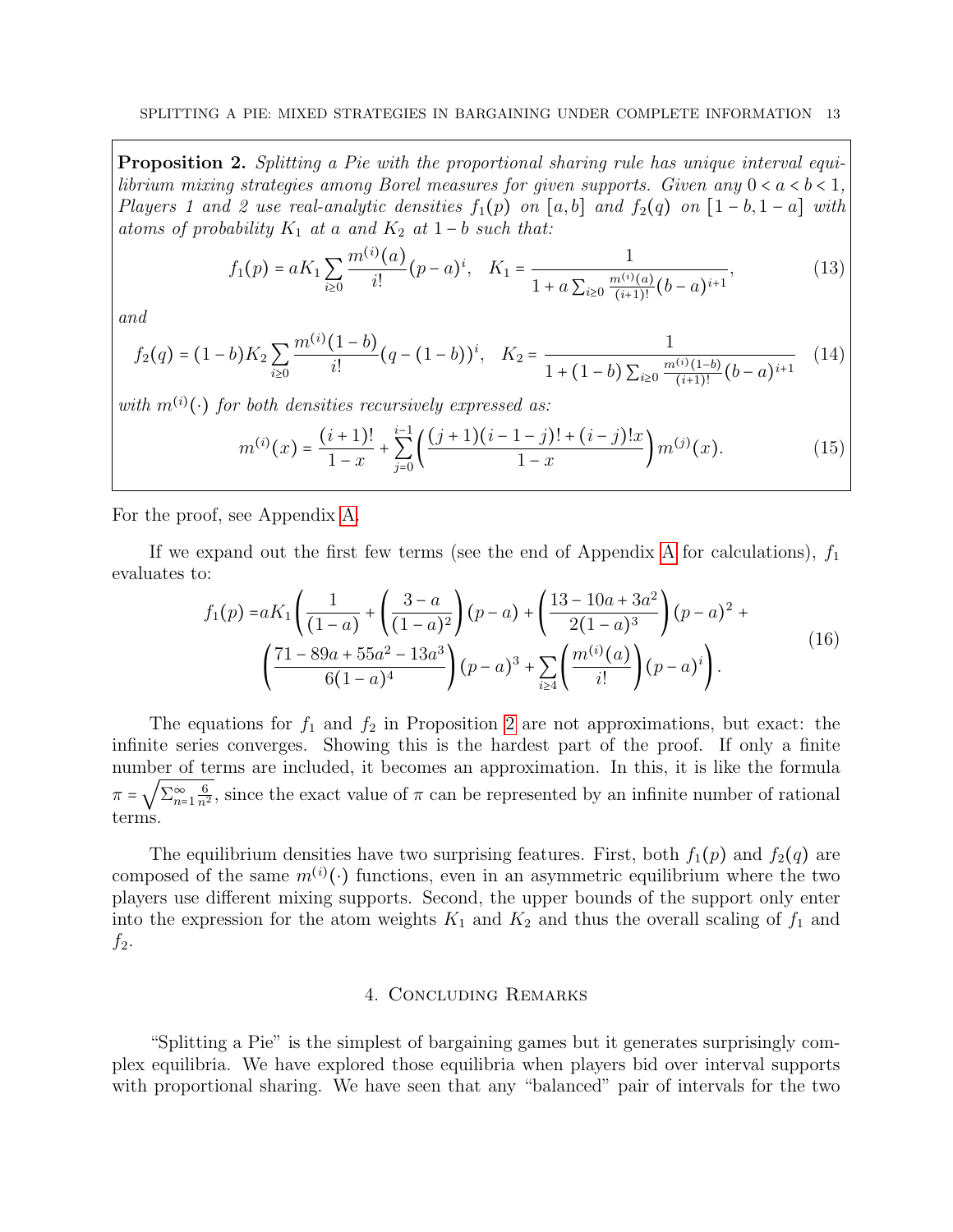players supports a unique equilibrium, and have derived explicit formulae for the Borel probability measures of the equilibria. These equilibria will always consist of a single probability atom at the lowest bid in the player's interval plus an increasing probability density over the rest of the interval that begins strictly positive and is convex with positive derivatives of all orders. Although the qualitative features of the equilibria are simple, the derivations were technical, so let us now return to the economic motivation for the model.

The situation being modeled is that of two players choosing how tough to be with each other in sharing something of value. In the pure-strategy equilibria, they begin with an expectation of how tough each other will be, and their behavior confirms that expectation. In the mixed-strategy equilibria, they begin with an expectation of a range of toughness that the other player might choose, and their behavior, while different from realization to realization, does not contradict that expectation. Indeed, time and repetition would confirm it. To model mixed strategies, one must also make some assumption as to how the pie is shared when both players bid conservatively so that the bids—the toughness levels— add up to less than one. Our preferred assumption is that the shares are proportional to the bids and that the shares add up to one.

We found, as Malueg and others have, that mixed-strategy equilibria do exist. Although we must start with the players having a common expectation of the interval supports of the bids — the standard common-knowledge assumption behind Nash equilibrium — the players can then deduce the unique mixing distributions that will be chosen in equilibrium. If both players mix over the same interval, the most common choice for each player will be to bid the minimum level of toughness in the support, which means that a common outcome in a symmetric equilibrium will be for both to choose equal toughness and receive equal shares. Also common will be breakdown, when each player guesses wrong as to what the other player will choose and wishes, ex post, that he had not been so tough. The remaining case will be a continuous range of equilibrium shares, not from 0% to 100%, but over a range depending on their expectations of the minimum and maximum toughness of their rival. If players use unequal support intervals, this asymmetric equilibrium models the case where one player tends to choose tougher bids and so will have a higher expected share.

We think these are good features to find for a model of bargaining, but the solution is intricate because each player's share depends continuously on both how tough he is and how tough his rival is. The Nash Demand Game, with its "take what you bid" sharing rule, is similar in its qualitative features and far simpler to solve. Its downside is that players who agree, usually agree only over part of the pie and discard the rest. Without that downside, but still simple to analyze even under the proportional sharing rule, is the Hawk-Dove equilibrium in which each player mixes over a single tough and a single mild bid. The interval equilibria we have described turn out to have qualitative features in some ways like those of Hawk-Dove. Both types of equilibria have as common realizations the two outcomes of (a) breakdown and (b) a split depending on the players' expectation of their relative toughnesses. The difference is that with interval equilibria there is also a continuous range of other splits. Thus, the lesson for applied work may be that the simpler Hawk-Dove equilibria have results not dissimilar from interval equilibria.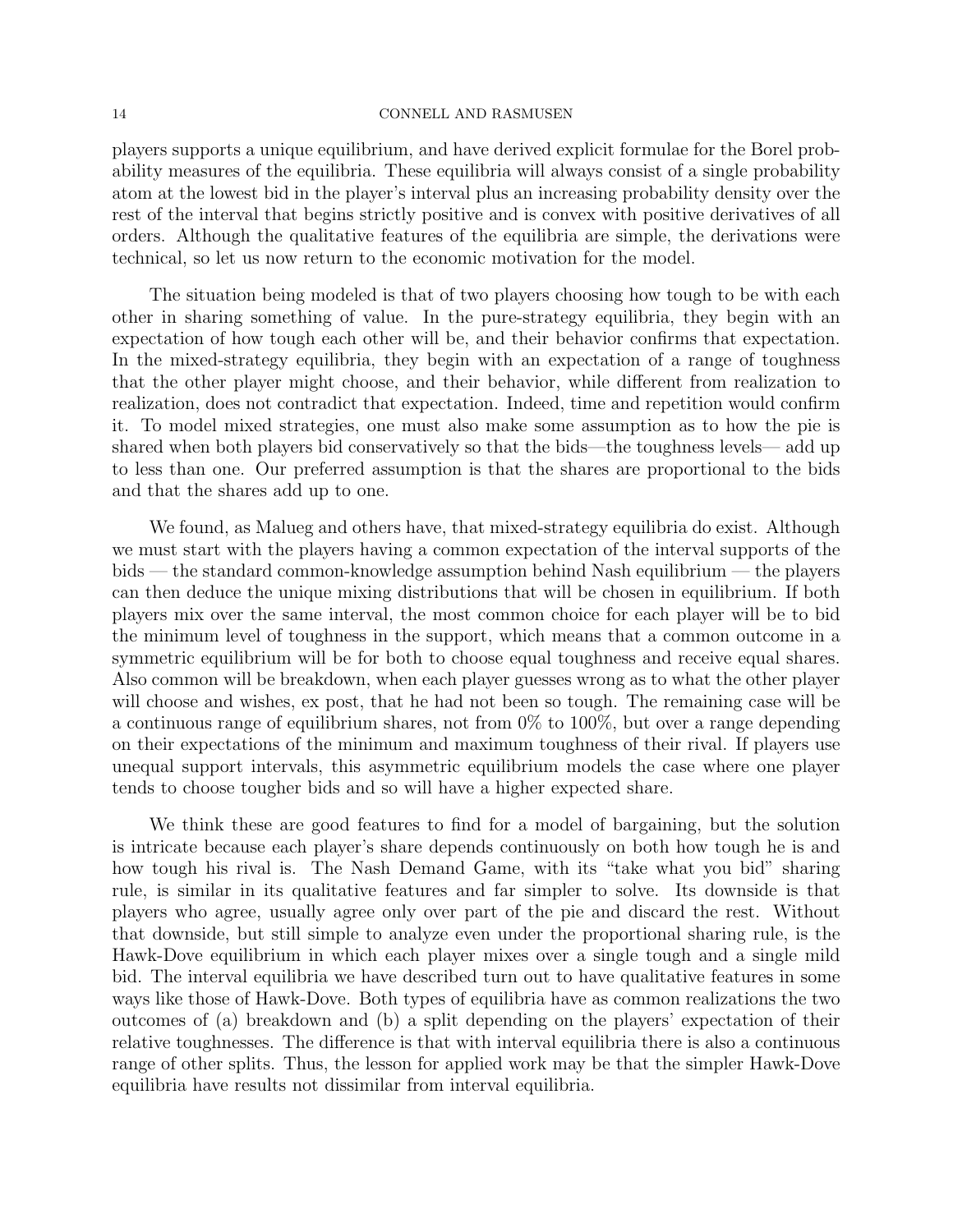# Appendix A. Proof of Proposition [2.](#page-12-0)

<span id="page-14-0"></span>Proposition [2.](#page-12-0) Splitting a Pie with the proportional sharing rule has unique interval equilibrium mixing strategies among Borel measures for given supports. Given any  $0 < a < b < 1$ , Players 1 and 2 use real-analytic densities  $f_1(p)$  on  $[a, b]$  and  $f_2(q)$  on  $[1 - b, 1 - a]$  with atoms of probability  $K_1$  at a and  $K_2$  at  $1-b$  such that:

$$
f_1(p) = aK_1 \sum_{i\geq 0} \frac{m^{(i)}(a)}{i!} (p-a)^i, \quad K_1 = \frac{1}{1 + a \sum_{i\geq 0} \frac{m^{(i)}(a)}{(i+1)!} (b-a)^{i+1}},
$$
(17)

and

$$
f_2(q) = (1-b)K_2 \sum_{i\geq 0} \frac{m^{(i)}(1-b)}{i!} (q - (1-b))^i, \quad K_2 = \frac{1}{1 + (1-b) \sum_{i\geq 0} \frac{m^{(i)}(1-b)}{(i+1)!} (b-a)^{i+1}} \quad (18)
$$

with  $m^{(i)}(\cdot)$  for both densities recursively expressed as:

<span id="page-14-3"></span>
$$
m^{(i)}(x) = \frac{(i+1)!}{1-x} + \sum_{j=0}^{i-1} \left( \frac{(j+1)(i-1-j)! + (i-j)!x}{1-x} \right) m^{(j)}(x).
$$
 (19)

*Proof.* It will later reduce clutter to define  $m(p) \equiv \frac{1}{aR}$  $\frac{1}{aK_1}f_1(p)$  and rewrite the crucial equation [\(12\)](#page-11-1) that describes equilibrium as

$$
K_1\left(\frac{q}{q+a}\right) + \int_a^{1-q} \left(\frac{q}{q+p}\right) aK_1 m(p) dp = K_1(1-a). \tag{20}
$$

Our aim will be to find the derivatives of  $m$  and use them to construct a power series representation of the function. Moving the first term of the previous equation (the contribution from the point mass) to the right-hand side and dividing by  $aK_1$  yields

<span id="page-14-1"></span>
$$
\int_{a}^{1-q} \left(\frac{q}{q+p}\right) m(p) dp = \left(\frac{1-a}{a} - \frac{q}{a(q+a)}\right) = \frac{1-q-a}{q+a} \tag{21}
$$

for all  $q \in [0, 1 - a]$ .

By Proposition [1,](#page-6-1)  $m$  is infinitely differentiable. Differentiating both sides of  $(21)$  with respect to q yields, since the equation is true for all q in the interval  $[0, 1 - a]$ ,

$$
-qm(1-q)+\int_{a}^{1-q}\left(\frac{1}{q+p}-\frac{q}{(q+p)^{2}}\right)m(p)dp=-\frac{1-q-a}{(q+a)^{2}}-\frac{1}{q+a}
$$
(22)

which simplifies to

<span id="page-14-2"></span>
$$
qm(1-q) - \int_{a}^{1-q} \left(\frac{p}{(q+p)^2}\right) m(p) \, dp = \frac{1}{(q+a)^2}.\tag{23}
$$

We obtain, for example by setting  $1-q = a$ , that  $m(a) = \frac{1}{1-q}$  $\frac{1}{1-a}$ , which gives the  $f_1(a) = \frac{aK_1}{1-a}$  $1-a$ we found in Proposition [1.](#page-6-1) Again taking the first derivative with respect to  $q$  of both sides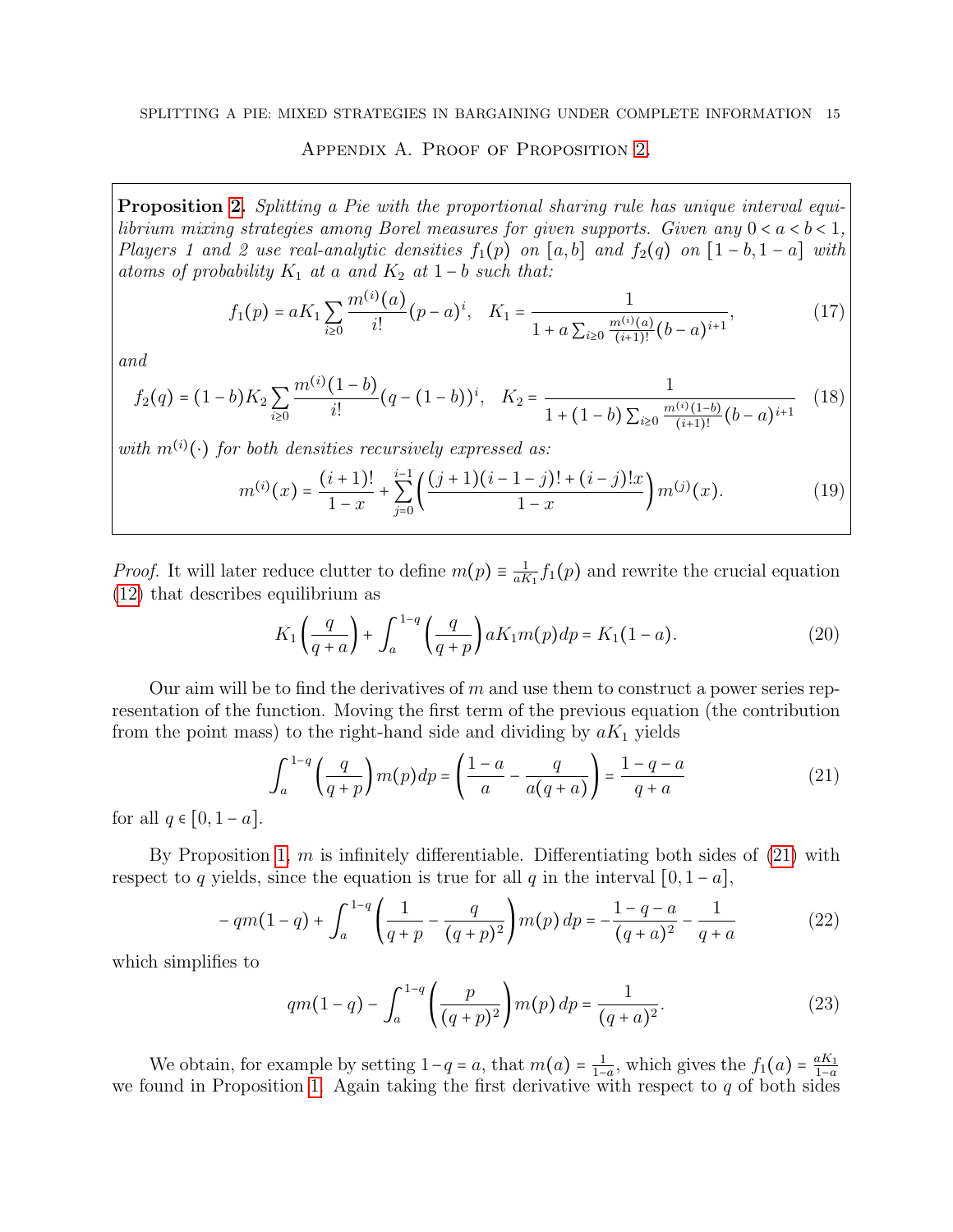of equation [\(23\)](#page-14-2), and multiplying through by −1, we obtain

<span id="page-15-0"></span>
$$
qm'(1-q)-(2-q)m(1-q)-2\int_a^{1-q}\left(\frac{p}{(q+p)^3}\right)m(p)\,dp=2(q+a)^{-3}.
$$

Recursively define  $r_i(q)$  by

$$
r_0(q) = qm(1-q) \quad \text{and} \quad r_i(q) = -r'_{i-1}(q) - i! (1-q) m(1-q) \quad \text{for} \quad i > 0. \tag{24}
$$

Our objective is to obtain expressions for the derivatives of  $m^{(i)}(1-q)$  that we can use to construct the  $f_1$  density. The linear recursion relation [\(24\)](#page-15-0) can be solved to get  $r_n(q)$  in terms of all the  $m^{(i)}$  from  $i = 0$  to n instead of in terms of  $r'_{n-1}(q)$ , yielding

$$
r_n(q) = qm^{(n)}(1-q) - \sum_{i=0}^{n-1} ((i+1)(n-1-i)! + (n-i)!(1-q))m^{(i)}(1-q).
$$
 (25)

Taking the *n*-th derivative of equation [\(23\)](#page-14-2) in  $1 - q$  and multiplying by (-1) we obtain

<span id="page-15-2"></span><span id="page-15-1"></span>
$$
r_n(q) + (n+1)! \int_a^{1-q} \left( \frac{p}{(q+p)^{n+2}} \right) m(p) \, dp = (n+1)! (q+a)^{-(n+2)}.
$$
 (26)

Evaluating [\(26\)](#page-15-1) at  $q = 1-a$  gives  $r_n(1-a) = (n+1)!$  since the integral vanishes. We can substitute  $r_n(1 - a) = (n + 1)!$  into [\(25\)](#page-15-2) in evaluating  $r_n(q)$  at  $q = 1 - a$  to get

$$
(n+1)! = (1-a)m^{(n)}(a) - \sum_{i=0}^{n-1} ((i+1)(n-1-i)! + (n-i)!a)m^{(i)}(a), \qquad (27)
$$

which after rearranging terms becomes

<span id="page-15-3"></span>
$$
m^{(n)}(a) = \frac{(n+1)!}{1-a} + \sum_{i=0}^{n-1} \left( \frac{(i+1)(n-1-i)! + (n-i)!a}{1-a} \right) m^{(i)}(a). \tag{28}
$$

Equation [\(28\)](#page-15-3) is a recursive formula yielding the derivative  $m^{(n)}(a)$  in terms of  $m^{(i)}(a)$ for  $i < n$ , and hence ultimately in terms of a. This immediately implies that all of the  $m^{(i)}(a)$ are positive, since  $m^{(0)}(a) = m(a)$  is positive. Hence, the mixing density rises and is convex at a. We will able to use this to find a power series solution for  $m(p)$  if we can find an appropriate bound for the sum of its derivatives.

Assuming that bound, we can also find the formula for the size of the atom,  $K_1$ . Since  $\mu_1$  is a probability measure, integrating  $d\mu_1(p) = K_1 \delta_a(p) + f_1(p) dp = K_1 \delta_a + a K_1 m(p) dp$  over the full support  $[a, b]$  gives us 1. Therefore  $K_1 = \frac{1}{1 + a f^b}$  $\frac{1}{1+a\int_a^b m(p)dp}$ . We can calculate the integral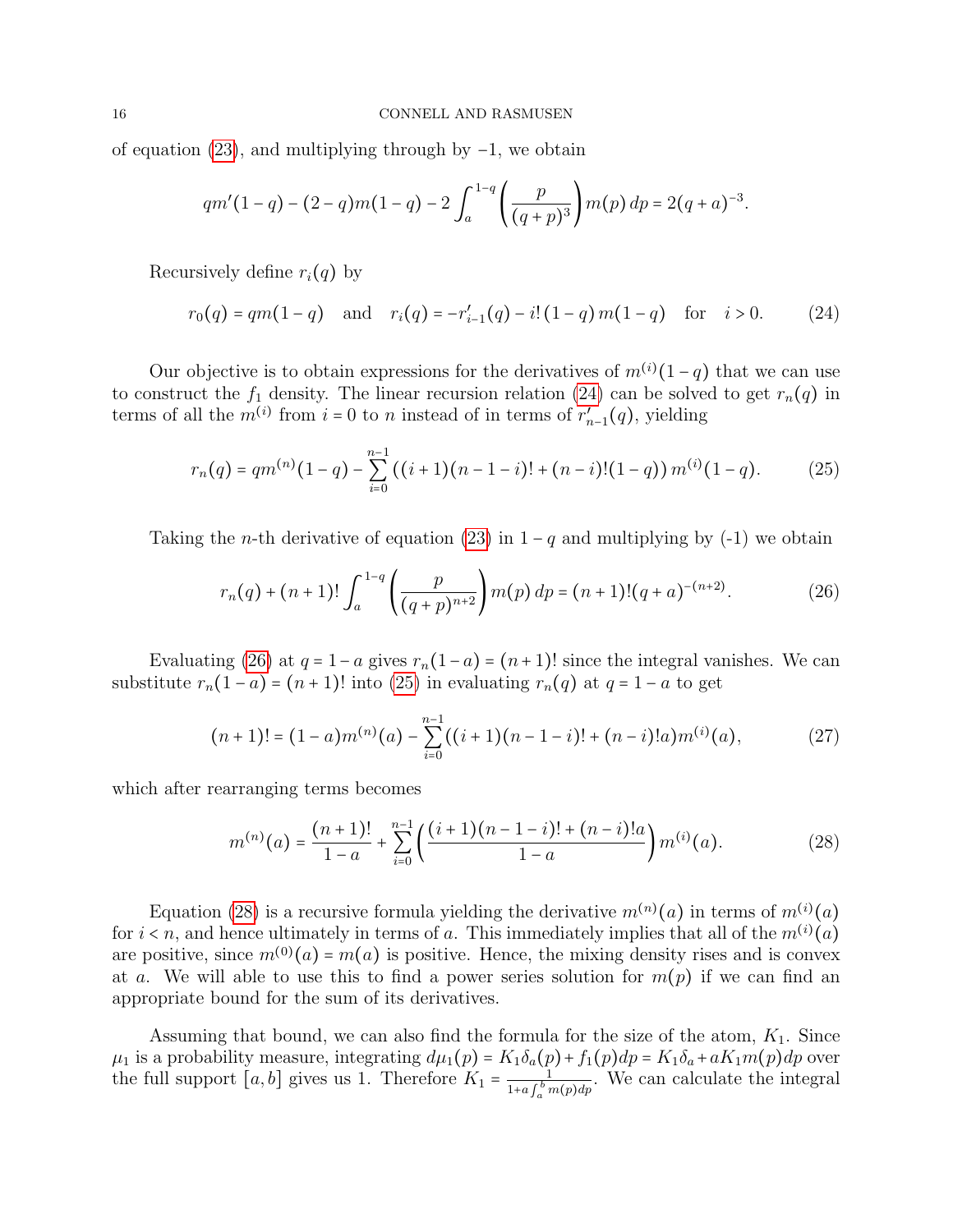$$
\int_{a}^{b} m(p) dp = \int_{a}^{b} \sum_{i \ge 0} \left( \frac{m^{(i)}(a)}{i!} \right) (p-a)^{i} dp = \sum_{i \ge 0} \left( \frac{m^{(i)}(a)}{i!} \right) \int_{a}^{b} (p-a)^{i} dp
$$

$$
= \sum_{i \ge 0} \left( \frac{m^{(i)}(a)}{i!} \right) \left( \frac{(b-a)^{i+1}}{i+1} \right) = \sum_{i \ge 0} \left( \frac{m^{(i)}(a)}{(i+1)!} \right) (b-a)^{i+1}.
$$
(29)

It remains to establish the key bounds, which we do in Lemma [1](#page-16-0) below. Corollary [1.2](#page-21-0) of Lemma [1](#page-16-0) will then establish the main statement of Proposition [2,](#page-12-0) namely the existence, uniqueness and real-analyticity of the power series solution whose coefficients are given by [\(19\)](#page-14-3). The statements and formulas for  $f_2$  and  $K_2$  follow immediately from the symmetry forced by the balance requirement.

 $\Box$ 

<span id="page-16-0"></span>**Lemma 1.** The derivatives  $m^{(n)}(a)$  arising in the formal power series for  $m(p)$  at  $v = a$ satisfy the double-sided bounds,

<span id="page-16-2"></span>
$$
\frac{n!}{(1-a)^n} < m^{(n)}(a) < \frac{(n+3)!(n+1)}{(1-a)^{n+1}}.\tag{30}
$$

Proof. We will proceed inductively for both bounds. We treat the upper bound first. First observe that the proposition is true for the base case, the original function's value  $m^{(0)}(a)$ :

$$
m^{(0)}(a) = m(a) = \frac{1}{1-a} < \frac{(0+3)!(0+1)}{(1-a)^{0+1}}.
$$

We will show that if the proposition holds for all derivatives lower than  $n$ , then it holds for  $m^{(n)}(a)$  too. Thus, the inductive step that we assume is that

<span id="page-16-1"></span>
$$
m^{(i)}(a) < \frac{(i+3)!(i+1)}{(1-a)^{i+1}} \text{ for all } 0 \le i \le n-1. \tag{31}
$$

Equation [\(28\)](#page-15-3) gave us an expression for  $m^{(n)}(a)$  in terms of a sum of the lower derivatives  $m^{(i)}(a)$  multiplied by  $\frac{(i+1)(n-1-i)!+(n-i)!a}{1-a}$ . Let us multiply both sides of [\(31\)](#page-16-1) by that coefficient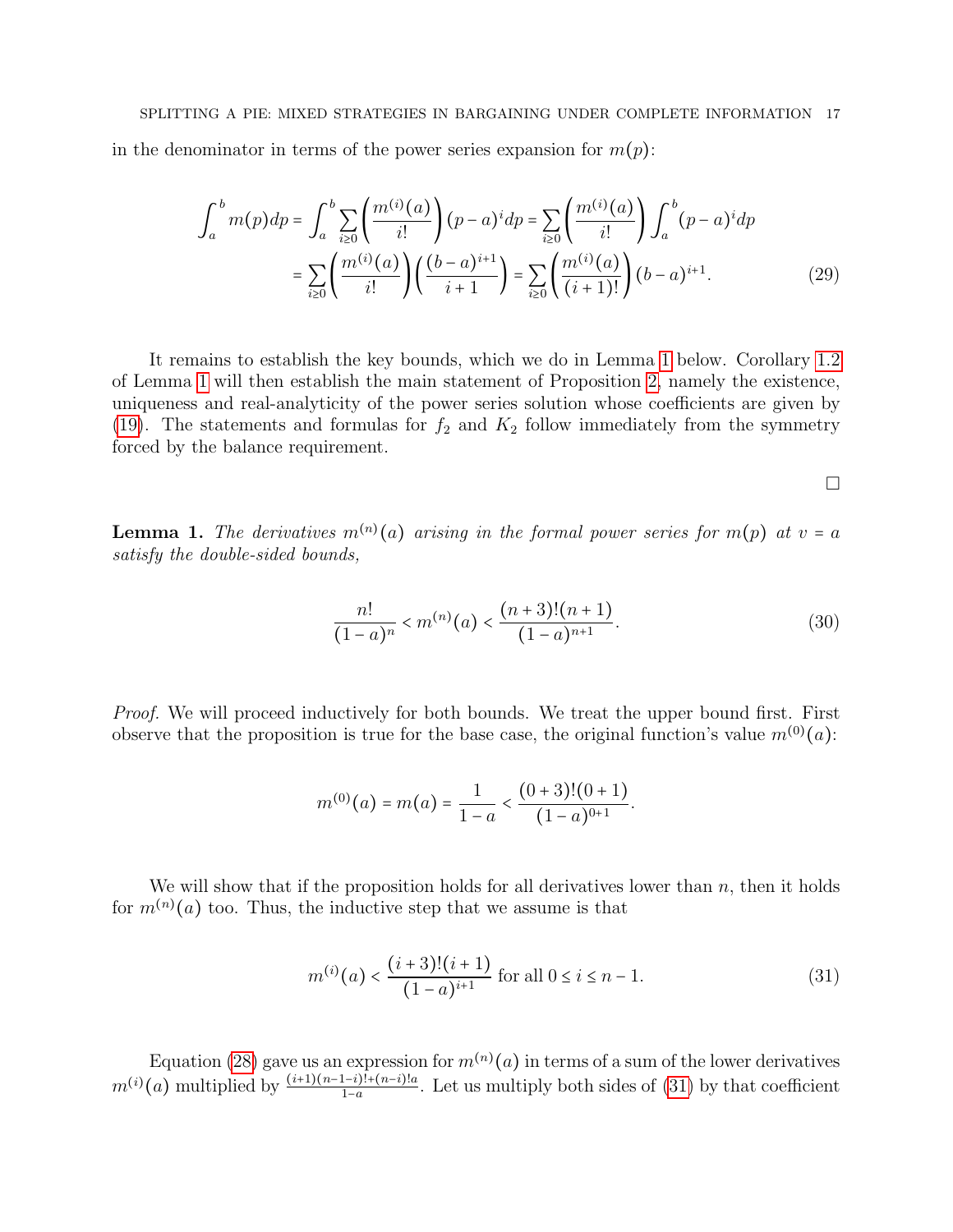and rearrange:

$$
\frac{(i+1)(n-1-i)! + (n-i)!a}{1-a} m^{(i)}(a) < \left(\frac{(i+1)(n-1-i)! + (n-i)!a}{(1-a)^{i+2}}\right) (i+3)!(i+1)
$$
\n
$$
= \frac{(n-i)!\left(\frac{i+1}{n-i} + a\right)(i+3)!(i+1)}{(1-a)^{i+2}}
$$
\n
$$
= \frac{(i+1)(n-i)!(i+3)!\left(\frac{i+1}{n-i} + a\right)(1-a)^{n-1-i}}{(1-a)^{n+1}}
$$
\n
$$
= (n+3)!\left(\frac{(i+1)(n+3-(i+3))!(i+3)!(i+3)!(\frac{i+1}{n-i} + a)(1-a)^{n-1-i}}{(n+3)!(1-a)^{n+1}}\right)
$$
\n
$$
= (n+3)!\left(\frac{(i+1)(\frac{i+1}{n-i} + a)(1-a)^{n-1-i}}{\binom{n+3}{i+3}(1-a)^{n+1}}\right)
$$
\n
$$
\leq (n+3)!\left(\frac{(i+1)(i+2)}{\binom{n+3}{i+3}(1-a)^{n+1}}\right).
$$

This last inequality holds for all positive n and  $i \leq n$ , and establishes a bound for each of the terms in the sum of derivatives making up  $m^{(n)}(a)$  in [\(28\)](#page-15-3). To check the bound for  $m^{(n)}(a)$ ,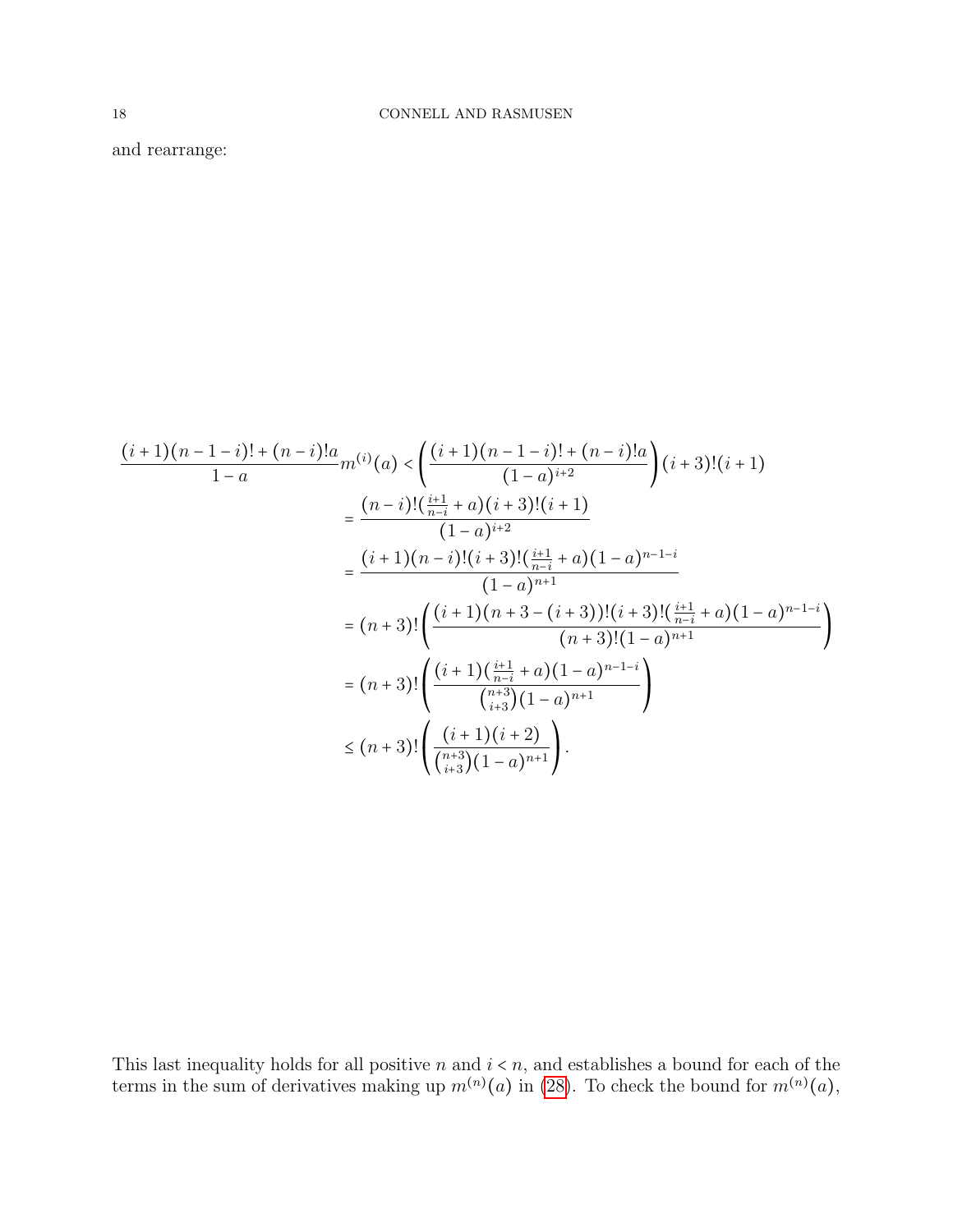### SPLITTING A PIE: MIXED STRATEGIES IN BARGAINING UNDER COMPLETE INFORMATION 19

we sum the right hand side bounds for  $i = 0, \ldots, n-1$ , and add  $\frac{(n+1)!}{1-a}$  from [\(28\)](#page-15-3) to get

$$
m^{(n)}(a) = \frac{(n+1)!}{1-a} + \sum_{i=0}^{n-1} \left( \frac{((i+1)(n-1-i)! + (n-i)!a)}{1-a} \right) m^{(i)}(a)
$$
(32)

$$
\left\langle \frac{(n+1)!}{1-a} + \sum_{i=0}^{n-1} (n+3)! \left( \frac{(i+1)(i+2)}{\binom{n+3}{i+3} (1-a)^{n+1}} \right) \right\rangle
$$
\n(33)

<span id="page-18-6"></span>
$$
\leq \frac{(n+3)!(n+1)}{(1-a)^{n+1}} \left( \frac{(1-a)^n}{(n+3)(n+2)(n+1)} + \sum_{i=0}^{n-1} (i+1) \binom{n+3}{i+3}^{-1} \right)
$$
(34)  

$$
\frac{(n+3)!(n+1)}{(n+3)(n+1)} \left( \frac{(1-a)^n}{(1-a)^n} + \sum_{i=0}^{n-1} (i+1) \binom{n+3}{i+3}^{-1} \right)
$$

<span id="page-18-1"></span><span id="page-18-0"></span>
$$
= \frac{(n+3)!(n+1)}{(1-a)^{n+1}} \left( \frac{(1-a)^n}{(n+3)(n+2)(n+1)} + \frac{6}{(n+3)(n+2)(n+1)} + \frac{n}{n+3} \right) (35)
$$
  
2(n-1) 6(n-2)  $n-4$  (n+3) -1

<span id="page-18-2"></span>
$$
+\frac{2(n-1)}{(n+3)(n+2)} + \frac{6(n-2)}{(n+3)(n+2)(n+1)} + \sum_{i=1}^{n-4} (i+1) \binom{n+3}{i+3}^{-1}
$$
  
\n
$$
\leq \frac{(n+3)!(n+1)}{(1-a)^{n+1}} \left( \frac{1}{(n+3)(n+2)(n+1)} + \frac{6}{(n+3)(n+2)(n+1)} + \frac{n}{n+3} \right)
$$
 (36)  
\n
$$
+\frac{2(n-1)}{(n+3)(n+2)} + \frac{6(n-2)}{(n+3)(n+2)(n+1)} + (n-3) \sum_{i=1}^{n-4} \binom{n+3}{4}^{-1}
$$
  
\n
$$
-\frac{(n+3)!(n+1)}{(n+3)(n+2)} \left( \frac{n}{n} + \frac{2(n-1)}{(n-1)} \right)
$$
 (27)

<span id="page-18-3"></span>
$$
= \frac{(n+3)!(n+1)}{(1-a)^{n+1}} \left( \frac{1}{(n+3)(n+2)(n+1)} + \frac{n}{n+3} + \frac{2(n+1)}{(n+3)(n+2)} + \frac{6(n-2)}{(n+3)(n+2)(n+1)} + \frac{24(n-3)(n-4)}{(n+3)(n+2)(n+1)n} \right)
$$
\n
$$
= \frac{(n+3)!(n+1)}{(1-a)^{n+1}} \left( 1 + \frac{-n^3 + 21n^2 - 181n + 288}{(n+3)(n+2)(n+1)n} \right)
$$
\n(38)

<span id="page-18-5"></span><span id="page-18-4"></span>
$$
\leq \frac{(n+3)!(n+1)}{(1-a)^{n+1}}.\tag{39}
$$

Inequality [\(34\)](#page-18-0) results from pulling out the  $\frac{(n+3)!(n+1)}{(1-a)^{n+1}}$  factor and noting that  $i+2 \leq n+1$ for  $i \leq n-1$ . Equality [\(35\)](#page-18-1) results from expanding the  $i = 0, n-1, n-2, n-3$  terms of the sum. Inequality [\(36\)](#page-18-2) results from noting that  $(1 - a)^n \le 1$  and also in the range  $1 \le i \le n - 4$ we have both  $i+1 \leq n-3$  and  $\binom{n+3}{i+3}$  ${n+3 \choose i+3} = {n+3 \choose n-i}$  ${n+3 \choose n-i} \geq {n+3 \choose 4}$  $_{4}^{+3}$ ). Equality [\(37\)](#page-18-3) simply records the fact that  $(n-3)(n-4)\binom{n+3}{4}$  $\binom{+3}{4}^{-1} = \frac{24(n-3)(n-4)}{(n+3)(n+2)(n+1)}$  $\frac{24(n-3)(n-4)}{(n+3)(n+2)(n+1)n}$ , and the ensuing algebra gives equality [\(38\)](#page-18-4). Inequality [\(39\)](#page-18-5) follows from the fact that the numerator polynomial  $-n^3+21n^2-181n+288$  has a leading negative term and a single real root in the interval (2, 3). Hence it is negative for all integers  $n \geq 3$ . The decomposition of the sum we used also holds only when  $n \geq 4$ . We have checked the  $n = 0$  base case already, so it remains to check the inductive step for  $n = 1, 2$ , and 3.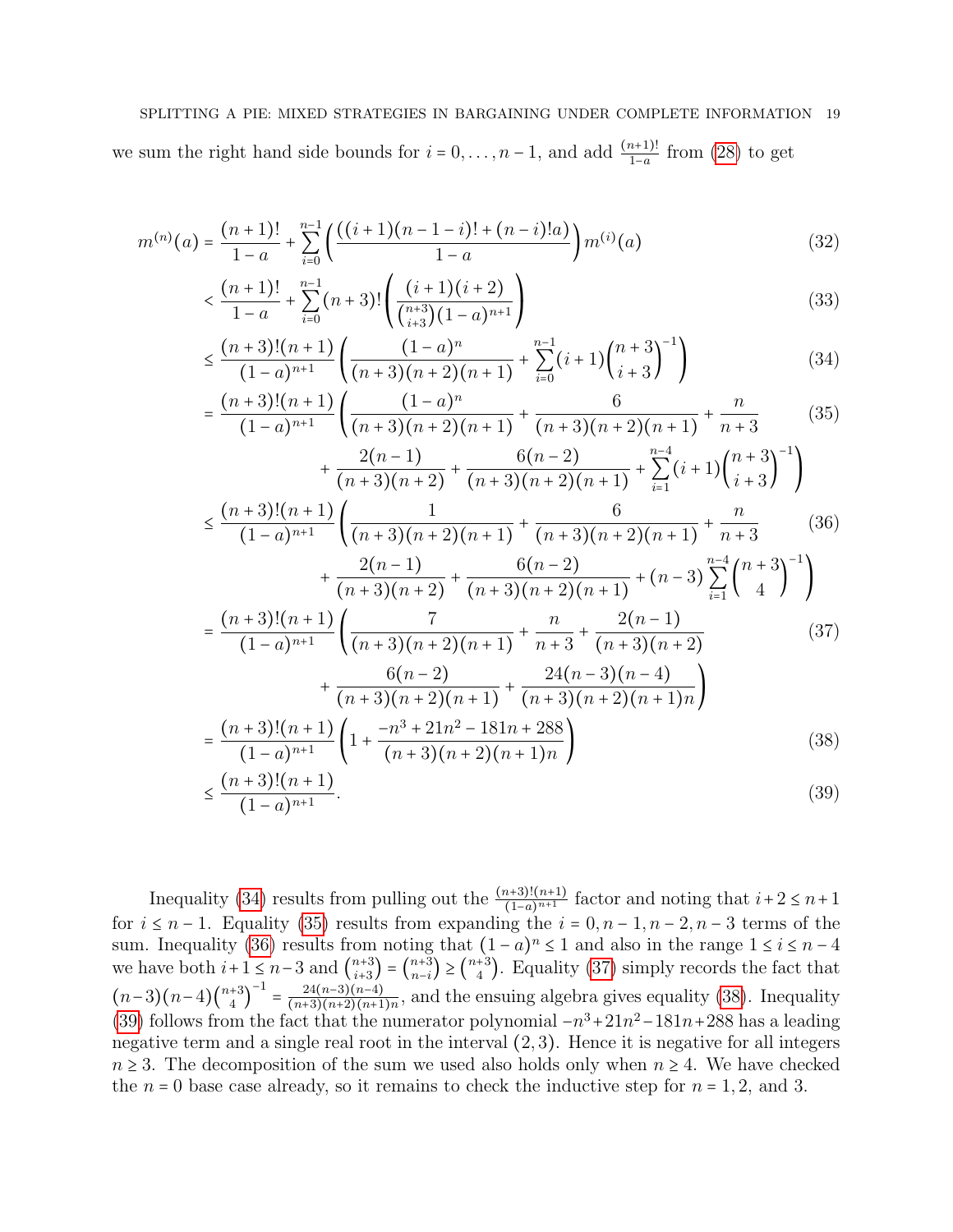Recall that  $a \in (0,1)$ . For  $n = 1$  we have

$$
m^{(1)}(a) < \frac{(1+3)!(1+1)}{(1-a)^{1+1}} \left( \frac{(1-a)^1}{(1+3)(1+2)(1+1)} + \sum_{i=0}^{1-1} (i+1) \binom{1+3}{i+3}^{-1} \right)
$$
\n
$$
= \frac{(1+3)!(1+1)}{(1-a)^{1+1}} \left( \frac{(1-a)}{24} + \frac{1}{4} \right)
$$
\n
$$
< \frac{(1+3)!(1+1)}{(1-a)^{1+1}}.
$$

For  $n = 2$  we have from [\(33\)](#page-18-6),

$$
m^{(2)}(a) < \frac{(2+3)!(2+1)}{(1-a)^{2+1}} \left( \frac{(1-a)^2}{(2+3)(2+2)(2+1)} + \sum_{i=0}^{2-1} (i+1) \binom{2+3}{i+3}^{-1} \right)
$$
  
= 
$$
\frac{(2+3)!(2+1)}{(1-a)^{2+1}} \left( \frac{(1-a)^2}{60} + \frac{1}{2} \right)
$$
  

$$
< \frac{(2+3)!(2+1)}{(1-a)^{2+1}}.
$$

Finally, for  $n = 3$  we have

$$
m^{(3)}(a) < \frac{(3+3)!(3+1)}{(1-a)^{3+1}} \left( \frac{(1-a)^3}{(3+3)(3+2)(3+1)} + \sum_{i=0}^{3-1} (i+1) \binom{3+3}{i+3}^{-1} \right)
$$
  
= 
$$
\frac{(3+3)!(3+1)}{(1-a)^{3+1}} \left( \frac{(1-a)^3}{120} + \frac{41}{60} \right)
$$
  

$$
< \frac{(3+3)!(3+1)}{(1-a)^{3+1}}.
$$

Thus we obtain the upper bound of Lemma 1, equation [\(30\)](#page-16-2):

$$
m^{(n)}(a) < \frac{(n+3)!(n+1)}{(1-a)^{n+1}} \quad \text{for all} \quad n \ge 0. \tag{40}
$$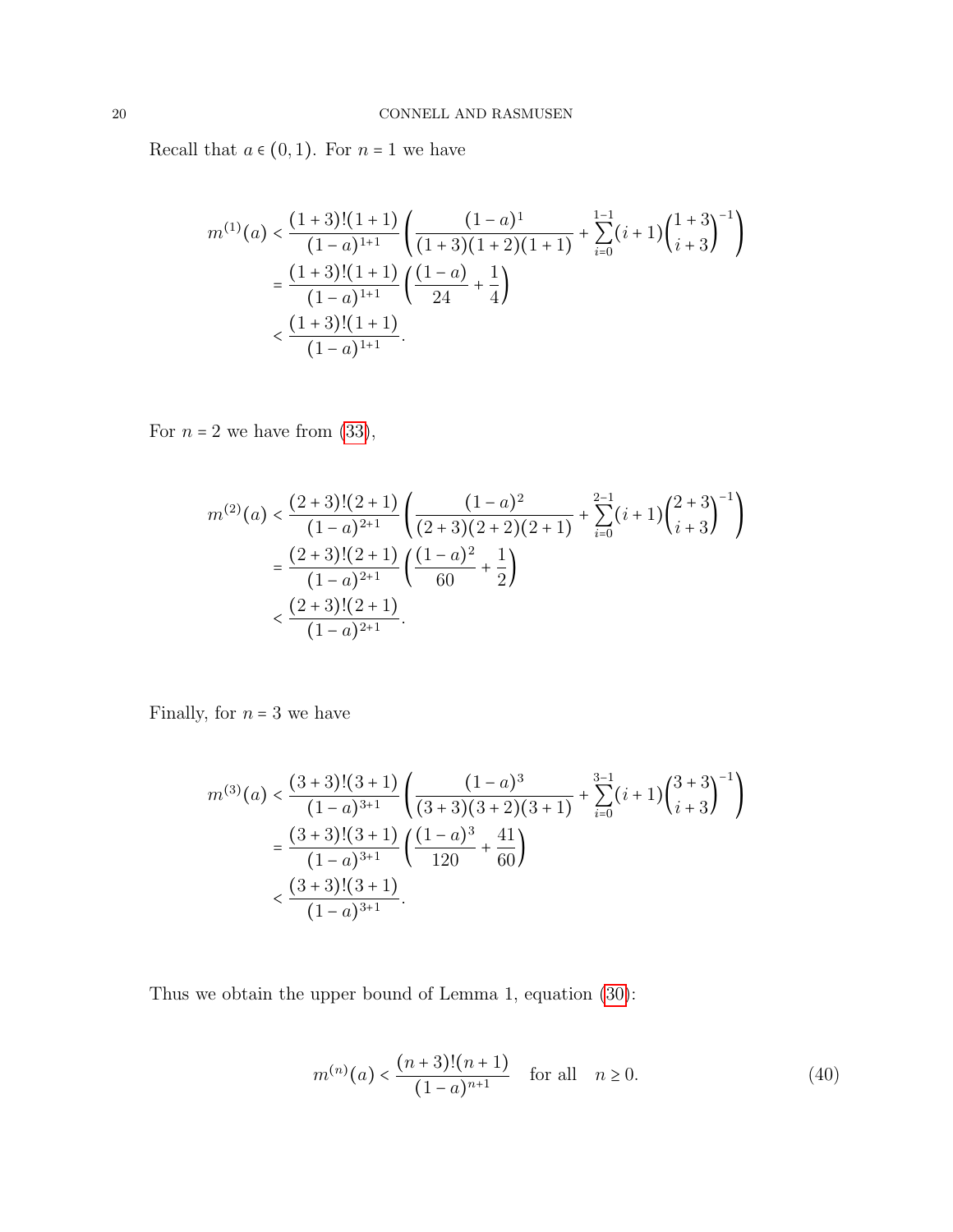## SPLITTING A PIE: MIXED STRATEGIES IN BARGAINING UNDER COMPLETE INFORMATION 21

For the lower bound we proceed similarly. First, we consider the general case assuming the inductive hypothesis.

$$
m^{(n)}(a) = \frac{(n+1)!}{1-a} + \sum_{i=0}^{n-1} \frac{(i+1)(n-1-i)! + (n-i)!a}{1-a} m^{(i)}(a)
$$
  
\n
$$
\geq \frac{(n+1)!}{1-a} + \sum_{i=0}^{n-1} \frac{(i+1)(n-1-i)! + (n-i)!a}{1-a} \cdot \frac{i!}{(1-a)^i}
$$
  
\n
$$
= \frac{(n+1)!}{1-a} + \frac{n! + a(n-1)!}{(1-a)^n} + \sum_{i=0}^{n-2} \frac{((i+1)(n-1-i)! + (n-i)!a)i!}{(1-a)^{i+1}}
$$
  
\n
$$
> \frac{n!}{(1-a)^n},
$$

where we have simply pulled the  $n-1$  term out of the sum in the third line. Note that we will need to check just the base case,  $n = 0$ , as the above calculation holds for all  $n \ge 1$ .

For the  $n = 0$  case we check,

$$
m^{(0)}(a) = m(a) = \frac{1}{(1-a)} > \frac{(0)!}{(1-a)^0} = 1,
$$
\n(41)

as desired. This completes the lower bound and the proof of Lemma [1.](#page-16-0)  $\Box$ 

Lemma [1](#page-16-0) has two important corollaries we are using to prove Proposition [2:](#page-12-0)

<span id="page-20-0"></span>Corollary 1.1. The power series,

$$
\sum_{i\geq 0} \frac{m^{(i)}(a)}{i!} (p-a)^i,
$$
\n(42)

converges uniformly for all  $p \in (-1+2a, 1)$ . Moreover, it has a pole at  $p = 1$ .

*Proof.* By Lemma [1,](#page-16-0) whenever  $-(1-a) < p-a < 1-a$  or equivalently,  $-1+2a < p < 1$ , we have

$$
\left|\frac{m^{(i)}(a)}{i!}(p-a)^i\right| < \frac{(i+3)(i+2)(i+1)^2}{1-a}\epsilon^i,
$$

where  $\epsilon = \left| \frac{p-a}{1-a} \right|$  $\frac{p-a}{1-a}$  < 1. In particular, this is the summand of an absolutely (and exponentially) convergent power series.

On the other hand, the lower bound of Lemma [1](#page-16-0) shows that

$$
\frac{m^{(i)}(a)}{i!}(1-a)^i > 1,
$$

and hence the series diverges at  $p = 1$ .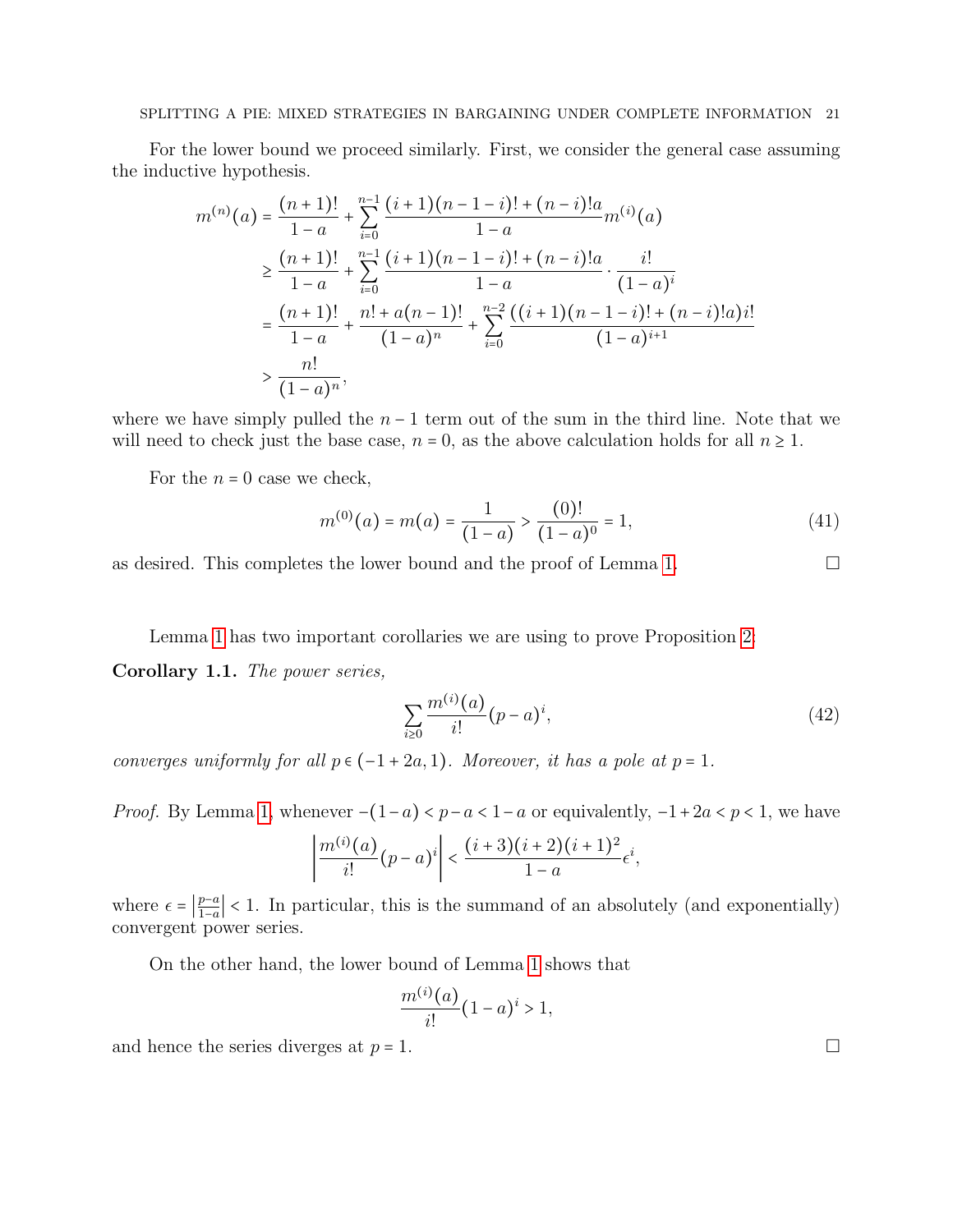<span id="page-21-0"></span>**Corollary 1.2.** The function m defined on the interval [a, b] for any  $0 < a < b < 1$  given by

$$
m(p) = \sum_{i \geq 0} \frac{m^{(i)}(a)}{i!} (p-a)^i,
$$

where the  $m^{(i)}(a)$  are computed from [\(28\)](#page-15-3) is real-analytic on [a,b] and yields the unique measurable function solving [\(21\)](#page-14-1).

*Proof.* First observe that  $[a, b] \subset (-1 + 2a, 1)$ . Since the series converges on the domain of definition by Lemma [1,](#page-16-0) it is real-analytic there. (Indeed it converges and is real-analytic on a larger open interval.)

We have established earlier in the proof of Proposition [2](#page-12-0) that any solution to  $(21)$  is a real-analytic function  $m(p)$  satisfying [\(19\)](#page-14-3). Any such function  $m(p)$  is uniquely determined by the values of  $m^{(i)}(x)$  at  $x = a$  which may be computed from the recursion [\(28\)](#page-15-3).

 $\Box$ 

Corollary [1.1](#page-20-0) having established convergence and Corollary [1.2](#page-21-0) uniqueness, the proof of Proposition [2](#page-12-0) is complete.

A.1. Calculating the  $m^{(i)}(a)$ . The terms  $m^{(i)}(a)$  in Proposition [2](#page-12-0) are calculated recur-sively. To obtain formula [\(16\)](#page-12-1), we start with  $m^{(0)}(a) = 1/(1-a)$ , and then using [\(19\)](#page-14-3) we continue,

$$
m^{(1)}(a) = \frac{(1+1)!}{1-a} + \frac{(0+1)(1-1-0)! + (1-0)!a}{1-a} \cdot \frac{1}{1-a}
$$

$$
= \frac{3-a}{(1-a)^2},
$$

$$
m^{(2)}(a) = \frac{(2+1)!}{1-a} + \frac{(0+1)(2-1-0)! + (2-0)!a}{1-a} \cdot \frac{1}{1-a} + \frac{(1+1)(2-1-1)! + (2-1)!a}{1-a} \cdot \frac{3-a}{(1-a)^2}
$$

$$
= \frac{13 - 10a + 3a^2}{(1-a)^3}, \text{ and}
$$

$$
m^{(3)}(a) = \frac{(3+1)!}{1-a} + \frac{(0+1)(3-1-0)! + (3-0)!a}{1-a} \cdot \frac{1}{1-a} + \frac{(1+1)(3-1-1)! + (3-1)!a}{1-a} \cdot \frac{3-a}{(1-a)^2} + \frac{(2+1)(3-1-2)! + (3-2)!a}{1-a} \cdot \frac{13-10a+3a^2}{(1-a)^3}
$$

$$
= \frac{71-89a+55a^2-13a^3}{(1-a)^4}.
$$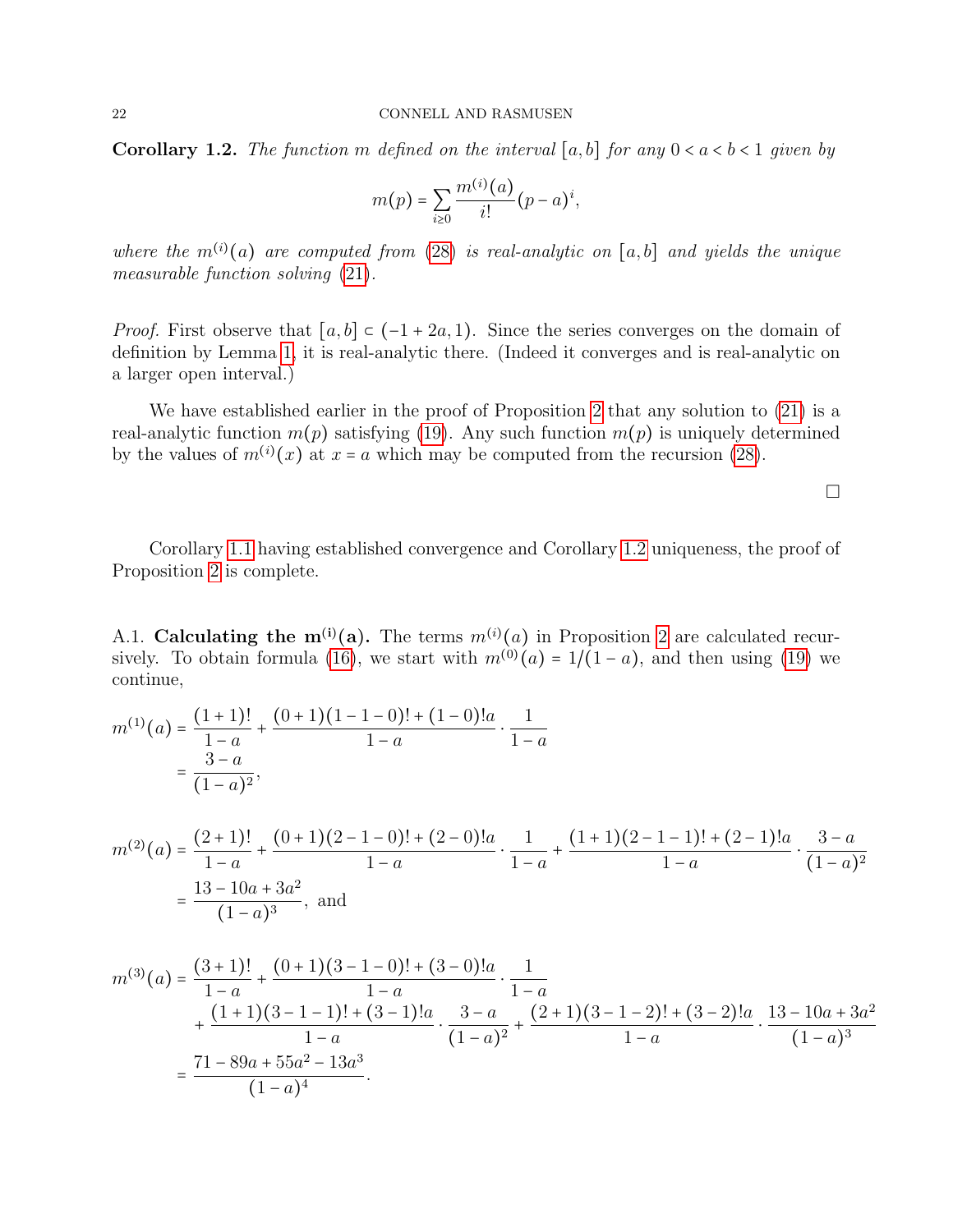## **REFERENCES**

Anbarci, Nejat & John H. Boyd III (2011) ["Nash Demand Game and the Kalai-Smorodins]( https://doi.org/10.1016/j.geb.2010.07.009)ky [Solution,"]( https://doi.org/10.1016/j.geb.2010.07.009) Games and Economic Behavior, 71: 14–22.

Andersson, Ola, Cedric Argenton & Jorgen W. Weibull (2018[\)"Robustness to Strategic](https://doi.org/10.1016/j.mathsocsci.2017.10.007 ) [Uncertainty in the Nash Demand Game?"](https://doi.org/10.1016/j.mathsocsci.2017.10.007 ) Mathematical Social Sciences, 91: 1–5.

Ausubel, Lawrence M., Peter Cramton & Raymond J. Deneckere (2002[\) "Bargaining](https://d1wqtxts1xzle7.cloudfront.net/44344673/ausubel-cramton-deneckere-bargaining-with-incomplete-information.pdf?1459660015=&response-content-disposition=inline%3B+filename%3DBargaining_with_incomplete_information.pdf&Expires=1601864066&Signature=WCv3wY3xqmVUJeufv2CBS6-vmG3WccRgtxI0U0L22lQ~HnLHwbdHWIFyPeDBAZYJ9iXBhqBdfoTAkf5kEzcAjFycV5SZBRWYAA03-dlkmRC3mwGK4oQCO9J~mdezblpyLp4Mc49l3yyg66q1CLy8CUWWmpIK2pu5L1FgUJ1UAReGWVT4An37FhOxLgY5T4dtQH5eSMnOp1a4Mfaw~w7DsgaHjUK-BysVQkHb9E8S5BeOP-Urt55dUQYfr1ivxJlufhTPD3tG5QTDv220ayvXgPzcEQzzUntiCHnWim3LwsATlR3~rixY5LuyzuTanTm8GRLDFnFriY06TYh-rlETcQ__&Key-Pair-Id=APKAJLOHF5GGSLRBV4ZA ) [with Incomplete Information,"](https://d1wqtxts1xzle7.cloudfront.net/44344673/ausubel-cramton-deneckere-bargaining-with-incomplete-information.pdf?1459660015=&response-content-disposition=inline%3B+filename%3DBargaining_with_incomplete_information.pdf&Expires=1601864066&Signature=WCv3wY3xqmVUJeufv2CBS6-vmG3WccRgtxI0U0L22lQ~HnLHwbdHWIFyPeDBAZYJ9iXBhqBdfoTAkf5kEzcAjFycV5SZBRWYAA03-dlkmRC3mwGK4oQCO9J~mdezblpyLp4Mc49l3yyg66q1CLy8CUWWmpIK2pu5L1FgUJ1UAReGWVT4An37FhOxLgY5T4dtQH5eSMnOp1a4Mfaw~w7DsgaHjUK-BysVQkHb9E8S5BeOP-Urt55dUQYfr1ivxJlufhTPD3tG5QTDv220ayvXgPzcEQzzUntiCHnWim3LwsATlR3~rixY5LuyzuTanTm8GRLDFnFriY06TYh-rlETcQ__&Key-Pair-Id=APKAJLOHF5GGSLRBV4ZA ) chapter 50 of Robert J. Aumann & Sergiu Hart, eds., *Hand*book of Game Theory, Vol. 3, Amsterdam: Elsevier Science.

Bastianello, Lorenzo & Marco LiCalzi (2019) ["The Probability to Reach an Agreement]( https://doi-org.proxyiub.uits.iu.edu/10.3982/ECTA13673 ) [as a Foundation for Axiomatic Bargaining,"]( https://doi-org.proxyiub.uits.iu.edu/10.3982/ECTA13673 ) Econometrica, 87: 837–865.

Binmore, Kenneth, Ariel Rubinstein & Asher Wolinsky (1986[\)"The Nash Bargaining]( https://www.researchgate.net/profile/Ariel_Rubinstein2/publication/24048549_The_Nash_Bargaining_Solution_in_Economic_Modeling/links/00b7d530b3f0a2fe94000000/The-Nash-Bargaining-Solution-in-Economic-Modeling.pdf) [Solution in Economic Modelling,"]( https://www.researchgate.net/profile/Ariel_Rubinstein2/publication/24048549_The_Nash_Bargaining_Solution_in_Economic_Modeling/links/00b7d530b3f0a2fe94000000/The-Nash-Bargaining-Solution-in-Economic-Modeling.pdf) RAND Journal of Economics, 17: 176–188.

Binmore, Kenneth (1987) "Nash Bargaining Theory I and II," in Kenneth Binmore and Partha Dasgupta, (eds.), The Economics of Bargaining, Basil Blackwell, New York.

Britz, Volker, P. Jean-Jacques Herings & Arkadi Predtetchinski (2010) ["Non-Cooperative]( https://dx.doi.org/10.2139/ssrn.1259002) [Support for the Asymmetric Nash Bargaining Solution,"]( https://dx.doi.org/10.2139/ssrn.1259002) *Journal of Economic Theory*, 145: 1951–1967.

Carlsson, Hans (1991[\)"A Bargaining Model Where Parties Make Errors,"]( https://www.jstor.org/stable/2938376 ) Econometrica, 59: 1487–1496.

Friedenberg, Amanda (2019) ["Bargaining under Strategic Uncertainty: The Role of](http://u.arizona.edu/~afriedenberg/bargaining.pdf ) [Second-Order Optimism,"](http://u.arizona.edu/~afriedenberg/bargaining.pdf ) Econometrica, 87: 1835–1865.

Kawamori, Tomohiko (2014) ["A Noncooperative Foundation of the Asymmetric Nash]( https://doi.org/10.1016/j.jmateco.2014.03.004) [Bargaining Solution,"]( https://doi.org/10.1016/j.jmateco.2014.03.004) Journal of Mathematical Economics, 52: 12–15.

Malueg, David A. (2010) ["Mixed-Strategy Equilibria in the Nash Demand Game,"](https://www.jstor.org/stable/40864780) Economic Theory, 44: 243–270.

Muthoo, Abhinay (1999) Bargaining Theory with Applications, Cambridge: Cambridge University Press.

Nash, John F. (1950) ["The Bargaining Problem,"]( https://www.jstor.org/stable/1907266 ) Econometrica, 18: 155–162.

Nash, John F. (1953) ["Two-Person Cooperative Games,"]( https://www.jstor.org/stable/1906951) Econometrica, 21: 128–140.

Roth, Alvin E. (1985) "Toward a Focal-Point Theory of Bargaining," in Roth, A. E. (ed.) Game-Theoretic Models of Bargaining, chap. 12, Melbourne: Cambridge University Press (1985).